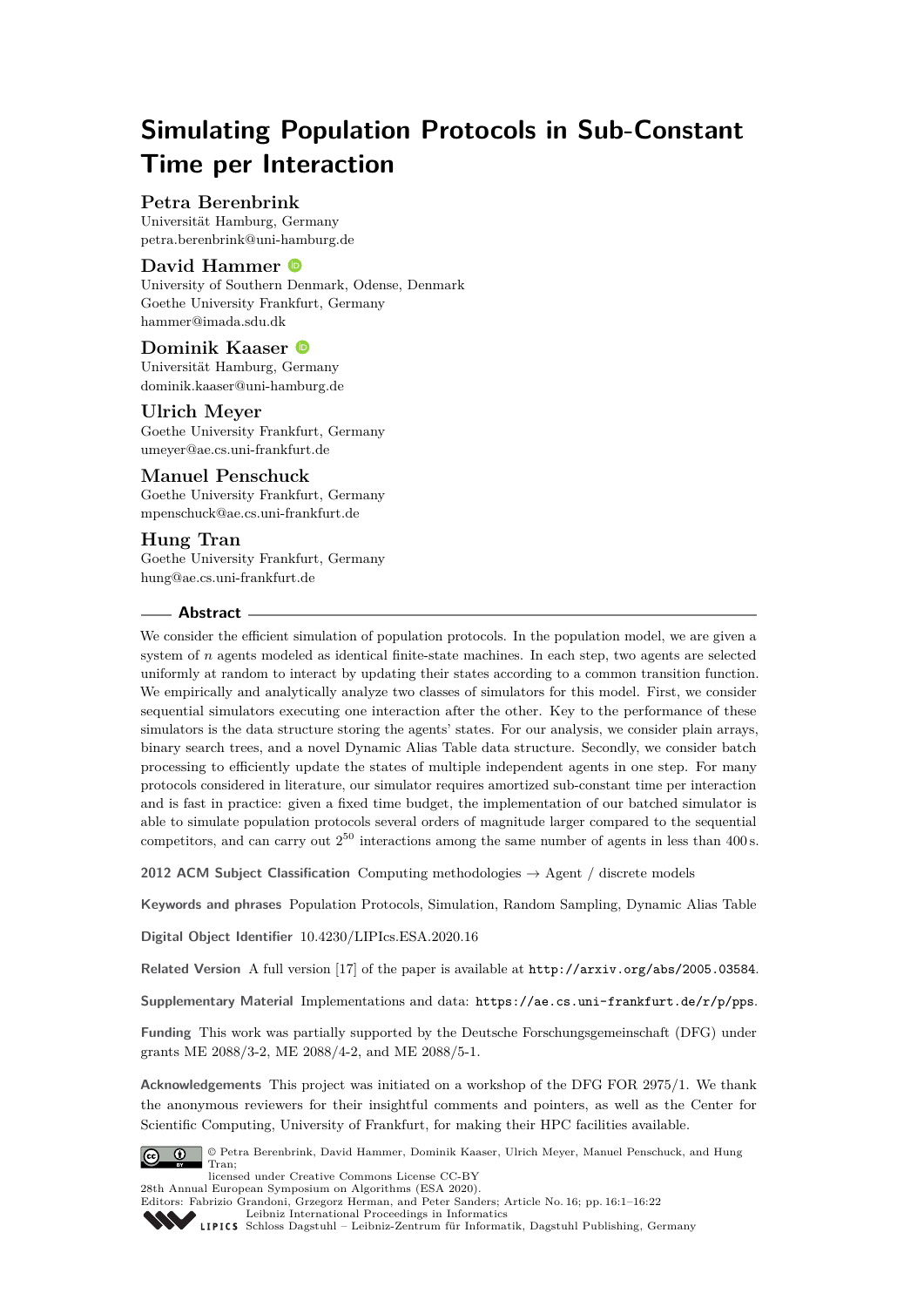### **16:2 Simulating Population Protocols in Sub-Constant Time per Interaction**

# **1 Introduction**

We consider the *population model*, introduced by Angluin et al. [\[5\]](#page-19-0) to model systems of resource-limited mobile agents that interact to solve a common task. Agents are modeled as finite-state machines. The computation of a *population protocol* is a sequence of pairwise interactions of agents. In each interaction, the two participating agents observe each other's states and update their own state according to a transition function common to all agents.

Typical applications of population protocols are networks of passively mobile sensors [\[5\]](#page-19-0). As an example, consider a flock of birds, where each bird is equipped with a simple sensor. Two sensors communicate whenever their birds are sufficiently close. An application could be a distributed disease monitoring system raising an alarm if the number of birds with high temperature rises above some threshold. Further processes which resemble properties of population protocols include chemical reaction networks [\[38\]](#page-21-1), programmable chemical controllers at the level of DNA [\[22\]](#page-20-1), or biochemical regulatory processes in living cells [\[21\]](#page-20-2).

While the computational power of population protocols with constantly many states per agent is well understood by now (see below), less is known about the power of protocols with state spaces growing with the population size. In this setting, much interest has been on analyzing the runtime and state space requirements for *probabilistic* population protocols, where the two interacting agents are sampled in each time step independently and uniformly at random from the population. This notion of a probabilistic scheduler allows the definition of a *runtime* of a population protocol. The runtime and the number of states are the main performance measures used in the theoretical analysis of population protocols.

For the theoretical analysis of population protocols, a large toolkit is available in the literature. Consequently, the remaining gaps between upper and lower bounds for many quantities of interest have been narrowed down: for many protocols, the required number of states has become sub-logarithmic, while the runtime approaches more and more the (trivial) lower bounds for any meaningful protocol. So far, when designing new protocols, simulations have always proven a versatile tool in getting an intuition for these stochastic processes. However, once observables are of order log log *n* and below, naive population protocol simulators fail to deliver the necessary insights (e.g.,  $\log \log n \leq 5$  for typical input sizes of  $n \leq 2^{32}$ ). Our main contribution in this paper is a new simulation approach allowing to execute a large number of interactions even if the population size exceeds  $2^{40}$ . In the remainder of this section, we first give a formal model definition in [Section 1.1](#page-1-0) and then describe our main contributions and related work in [Sections 1.2](#page-2-0) and [1.3.](#page-3-0)

### <span id="page-1-0"></span>**1.1 Formal Model Definition**

In the *population model*, we are given a distributed system of *n* agents modeled as finite-state machines. A *population protocol* is specified by a state space  $Q = \{q_1, \ldots, q_{|Q|}\}\$ , an output domain *Y*, a transition function  $\delta: Q \times Q \to Q \times Q$ , and an output function  $\gamma: Q \to Y$ . At time *t*, each agent *i* has a state  $s_i(t) \in Q$ , which is updated during the execution of the protocol. The current output of agent *i* in state  $s_i(t)$  is  $\gamma(s_i(t))$ . The *configuration*  $C(t) = \{s_1(t), \ldots, s_n(t)\}\$  of the system at time *t* contains the states of the agents after *t* interactions. For the sake of readability, we omit the parameter *t* in  $C(t)$  and  $s_i(t)$  when it is clear from the context. The *initial configuration* is denoted  $C(0) = C_0$ .

The *computation* of a population protocol runs in a sequence of discrete time steps. In each time step, a *probabilistic scheduler* selects an ordered pair of agents (*u, v*) independently and uniformly at random to *interact*. Agent *u* is called the *initiator* and agent *v* is the *responder*. During this *interaction*, both agents *u* and *v* observe each other's state and update their states according to the transition function  $\delta$  such that  $(s_u(t+1), s_v(t+1)) \leftarrow \delta(s_u(t), s_v(t))$ .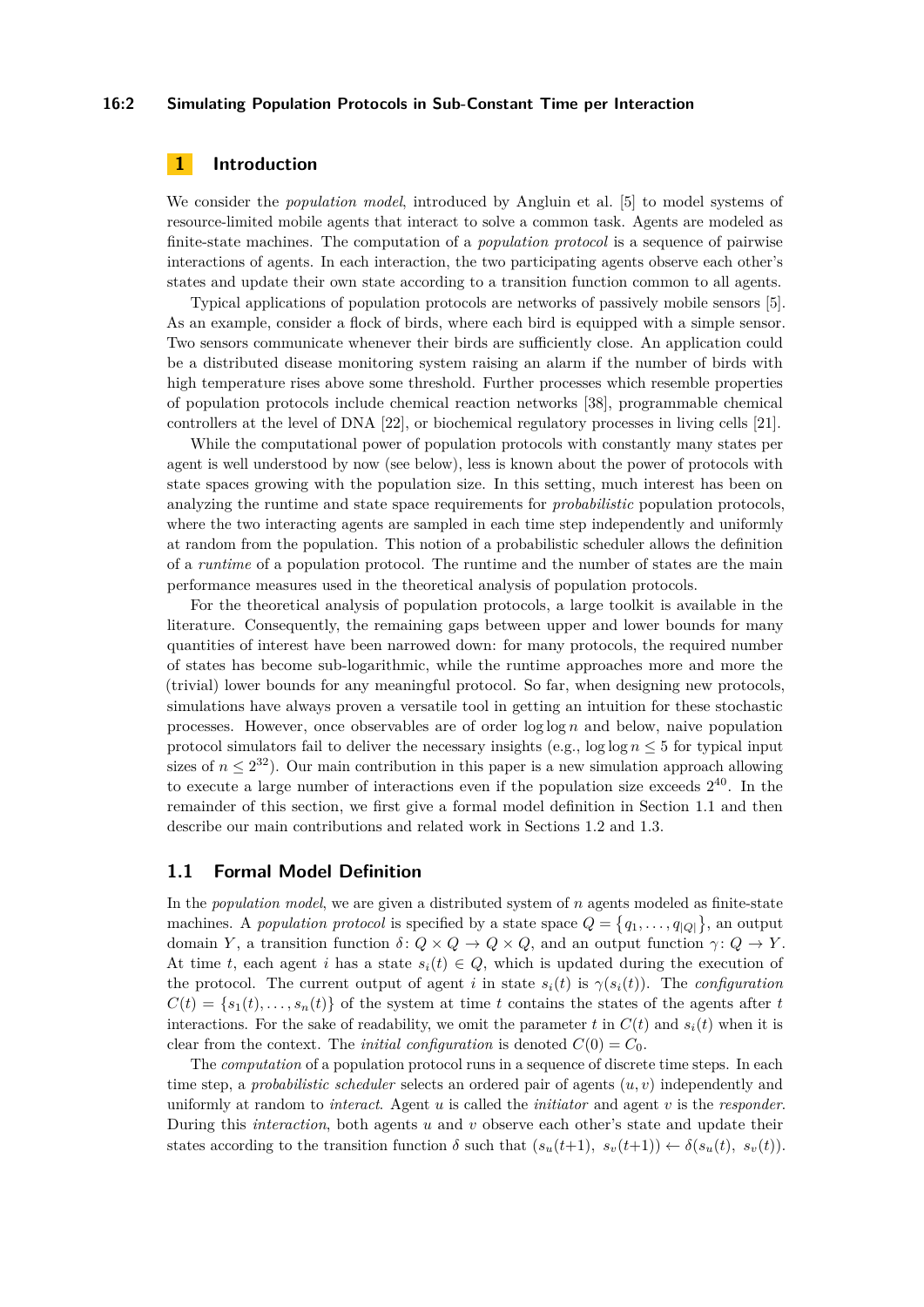<span id="page-2-1"></span>**Table 1** Simulating *N* interactions among *n* agents in |*Q*| states. For MULTIBATCHED, we restrict  $|Q| = \omega(\sqrt{\log n})$ . Values indicated by  $\dagger$  hold in expectation.

|            | <b>Simulator</b>                | <b>Section</b> | <b>Time Complexity</b>                    | <b>Space Complexity (bits)</b> |
|------------|---------------------------------|----------------|-------------------------------------------|--------------------------------|
| Sequential | $\mathrm{SEQ}_{\mathsf{Array}}$ | Section 2      | $\Theta(N)$                               | $\Theta(n \log  Q )$           |
|            | $\rm SEQ_{Linear}$              | Section 2      | O(N Q )                                   | $\Theta( Q \log n)$            |
|            | $SEQ_{\text{RST}}$              | Section 2      | $\Theta(N \log  Q )$                      | $\Theta( Q \log n)$            |
|            | $\mathrm{SEQ}_{\mathrm{Alias}}$ | Section 2      | $\Theta(N)$ w.h.p.                        | $\Theta( Q \log n)$            |
| Batch      | <b>BATCHED</b>                  | Section 4      | $O(N(\log n +  Q ^2)/\sqrt{n})^{\dagger}$ | $\Theta( Q \log n)$            |
|            | MULTIBATCHED                    | Section 5      | $O(N Q \sqrt{\log n}/\sqrt{n})^{\dagger}$ | $\Theta( Q \log n)$            |

A given problem for the population model specifies the agents' initial states, the output domain *O*, and (a set of) *desired (output) configurations* for a given input. As an example, consider the MAJORITY problem. Each agent is initially in one of two states  $q_A$  and  $q_B$ corresponding to two opinions *A* and *B*. Assuming that *A* is the initially dominant opinion, the protocol concludes once all agents *u* give  $\gamma(s_u) = A$  as their output. Any configuration in which all agents output the initially dominant opinion is a desired configuration.

This notion of a desired configuration allows to formally define two notions of a *runtime* of a population protocol. The *convergence time*  $T_C$  is the number of interactions until the system enters a desired configuration and never leaves the desired configurations in a given run. The *stabilization time*  $T<sub>S</sub>$  is the number of interactions until the system enters a desired *stable* configuration for which there does not exist any sequence of interactions due to which the system leaves the desired configurations. A population protocol is *stable*, if it always eventually reaches a desired output configuration.

A number of variants of this model are commonly used. For *symmetric protocols*, the order of the interacting agents is irrelevant for the transition. In particular, this means that if  $\delta(q_u, q_v) = (q'_u, q'_v)$ , then  $\delta(q_v, q_u) = (q'_v, q'_u)$ . In protocols with probabilistic transition *functions*, the outcome of an interaction may be a random variable. In *one-way protocols*, only the initiator updates its states such that  $\delta(q_u, q_v) = (q'_u, q_v)$  for any interaction.

**Model Assumptions.** We assume a *meaningful* protocol which converges after at most √  $N = \text{poly}(n)$  interactions, has an  $O(1)$  time transition function  $\delta$ , and uses  $|Q| < \sqrt{n}$  states (observe that many relevant protocols only use  $|Q| = O(poly \log n)$  states; see [Section 1.3\)](#page-3-0).

## <span id="page-2-0"></span>**1.2 Our Contributions**

In this paper, we present a new approach for simulating population protocols. Our simulator allows us to efficiently simulate a large number, *N*, of interactions for large populations of size *n*. Our findings are summarized in [Table 1.](#page-2-1)

**Sequential Simulators.** As a baseline, we directly translate the population model into a sequential algorithm framework Seq: Seq selects for each interaction two agents uniformly at random, updates their states, and repeats. We analyze the runtime and memory consumption of various variants in [Section 2.](#page-4-0)

**Batch Processing.** To speed up the simulation, we introduce and exploit *collision-free runs*, a sequence of interactions where no agent participates more than once. Our algorithms Batched and MultiBatched coalesce these independent interactions into batches for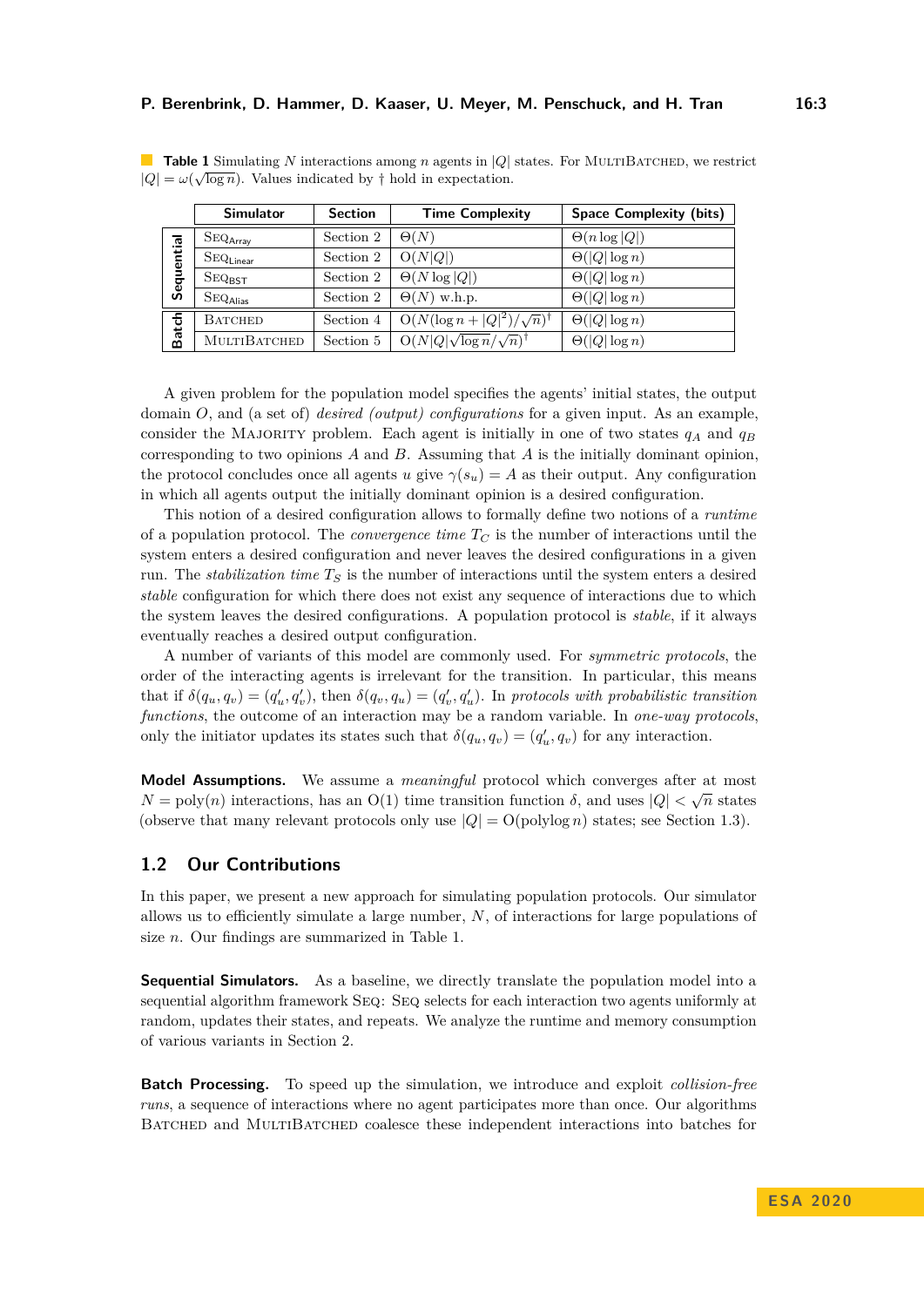### **16:4 Simulating Population Protocols in Sub-Constant Time per Interaction**

improved efficiency. BATCHED first samples the length  $\ell$  of a collision-free run. It then randomly pairs  $\ell$  independent agents, adds one more interaction – the collision – reusing one of the run's agents, and finally repeats. Batched is presented in [Section 4](#page-8-0) and extended into MultiBatched in [Section 5.](#page-11-0) We discuss practical details and heuristics in [Section 6.](#page-14-0)

**Dynamic Alias Tables.** The simulation of population protocols often needs an *urn-like* data structure to efficiently sample random agents (marbles) and update their states (colors). The *alias method* [\[41,](#page-21-2) [40\]](#page-21-3) enables random sampling from arbitrary discrete distributions in  $O(1)$  time. However, it is static in that the distribution may not change over time. Thus, we extend it and analyze a *Dynamic Alias Table* in [Section 2.](#page-4-0) It supports sampling with and without replacement uniformly at random  $(u.a.r.)$  and addition of elements (if the urn is sufficiently full). Due to its practical performance and simplicity compared to more general solutions [\[30,](#page-21-4) [33\]](#page-21-5), we believe this data structure might be of independent interest and show:

<span id="page-3-1"></span>I **Theorem 1.** *Let U be a Dynamic Alias Table that stores an urn of n marbles, where each marble has one of k possible colors. U requires*  $\Theta(k \log n)$  *bits of storage. If*  $n \geq k^2$ , we can *select a marble u.a.r. from U with replacement in expected constant time,*  $\blacksquare$ 

*select a marble u.a.r. from U without replacement in expected amortized constant time,*

*and add a marble of a given color to U in amortized constant time.*  $\overline{a}$ 

# <span id="page-3-0"></span>**1.3 Related Work**

**Population Protocols.** The population model was introduced in [\[5\]](#page-19-0), assuming a constant number of states per agent. Together with [\[6,](#page-19-1) [9\]](#page-19-2), they show that all semilinear predicates are stably computable in this model. In the following, we focus on two prominent problems, MAJORITY and LEADER ELECTION. For a broad overview, we refer to surveys [\[12\]](#page-20-3) and [\[26\]](#page-20-4).

In [\[8\]](#page-19-3) a MAJORITY protocol with three states is presented where the agents agree on the majority after  $O(n \log n)$  interactions w.h.p. (*with high probability*  $1 - n^{-\Omega(1)}$ ), if the initial numbers of agents holding each opinion differ by at least  $\omega(\sqrt{n}\log n)$ . In [\[34,](#page-21-6) [25\]](#page-20-5), four-state protocols are analyzed that stabilize in expectation in  $O(n^2 \log n)$  interactions. In a recent series of papers  $[35, 1, 2, 4, 19, 15, 14, 13]$  $[35, 1, 2, 4, 19, 15, 14, 13]$  $[35, 1, 2, 4, 19, 15, 14, 13]$  $[35, 1, 2, 4, 19, 15, 14, 13]$  $[35, 1, 2, 4, 19, 15, 14, 13]$  $[35, 1, 2, 4, 19, 15, 14, 13]$  $[35, 1, 2, 4, 19, 15, 14, 13]$  $[35, 1, 2, 4, 19, 15, 14, 13]$  $[35, 1, 2, 4, 19, 15, 14, 13]$  $[35, 1, 2, 4, 19, 15, 14, 13]$  $[35, 1, 2, 4, 19, 15, 14, 13]$  $[35, 1, 2, 4, 19, 15, 14, 13]$  $[35, 1, 2, 4, 19, 15, 14, 13]$  $[35, 1, 2, 4, 19, 15, 14, 13]$  $[35, 1, 2, 4, 19, 15, 14, 13]$ , bounds for the MAJORITY problem have been gradually improved. The currently best known protocol [\[13\]](#page-20-9) solves MAJORITY w.h.p. in  $O(n \log^{3/2} n)$  interactions using  $O(\log n)$  states. Regarding lower bounds, [\[1\]](#page-19-4) shows that protocols with less than  $(\log \log n)/2$  states require in expectation  $\Omega(n^2/\text{polylog}(n))$ interactions to stabilize. In [\[2\]](#page-19-5) it is shown that any MAJORITY protocol that stabilizes in  $n^{2-\Omega(1)}$  expected interactions requires  $\Omega(\log n)$  states under some natural assumptions.

The goal for LEADER ELECTION protocols is that exactly one agent is in a designated leader state. Doty and Soloveichik [\[24\]](#page-20-10) show that any population protocol with a constant number of states that stably elects a leader requires  $\Omega(n^2)$  expected interactions, a bound matched by a natural two-state protocol. Upper bounds for protocols with a non-constant number of states per agent were presented in  $[3, 1, 19, 2, 18, 28, 29, 16]$  $[3, 1, 19, 2, 18, 28, 29, 16]$  $[3, 1, 19, 2, 18, 28, 29, 16]$  $[3, 1, 19, 2, 18, 28, 29, 16]$  $[3, 1, 19, 2, 18, 28, 29, 16]$  $[3, 1, 19, 2, 18, 28, 29, 16]$  $[3, 1, 19, 2, 18, 28, 29, 16]$  $[3, 1, 19, 2, 18, 28, 29, 16]$  $[3, 1, 19, 2, 18, 28, 29, 16]$  $[3, 1, 19, 2, 18, 28, 29, 16]$  $[3, 1, 19, 2, 18, 28, 29, 16]$  $[3, 1, 19, 2, 18, 28, 29, 16]$  $[3, 1, 19, 2, 18, 28, 29, 16]$  $[3, 1, 19, 2, 18, 28, 29, 16]$  $[3, 1, 19, 2, 18, 28, 29, 16]$ . In  $[28]$  a LEADER ELECTION protocol that stabilizes w.h.p. in  $O(n \log^2 n)$  interactions, using  $O(\log \log n)$  states (matching a corresponding lower bound [\[1\]](#page-19-4)) is presented. The core idea is to synchronize the agents using a *phase-clock*. The currently best known protocol for LEADER ELECTION is due to [\[16\]](#page-20-14), stabilizing in expected  $O(n \log n)$  interactions using  $O(\log \log n)$  states per agent.

As a tool for self-synchronization, so-called *phase-clocks* have been explored in a wide range of related areas, see, e.g., the seminal paper [\[10\]](#page-20-15). In the population model, the concept of phase-clocks was first introduced in [\[7\]](#page-19-8) under the assumption that a leader is present. These clocks were generalized in [\[28\]](#page-20-12) to a *junta* of  $n^{\varepsilon}$  agents. In [Section 7](#page-16-0) we empirically analyze a variant of this phase-clock process.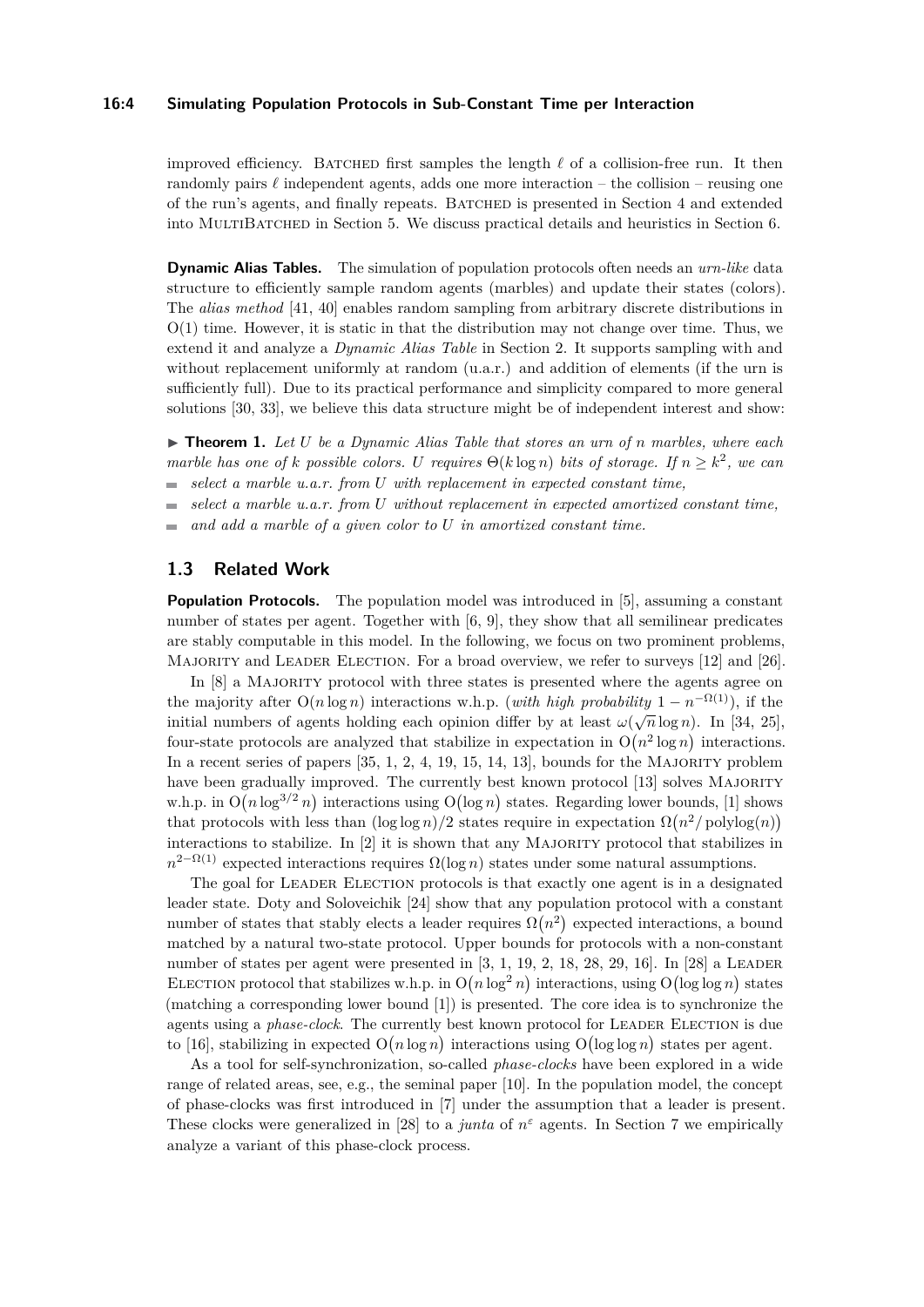Simulations have proven a versatile tool to get an intuitive understanding of population protocols. This is also reflected in the related work: See, e.g., [\[7,](#page-19-8) [8,](#page-19-3) [4,](#page-19-6) [3\]](#page-19-7) for some examples of papers that also present empirical data. However, to the best of our knowledge, our paper is the first systematic analysis of simulators for population protocols.

**Sampling from Discrete Distributions.** The methods to sample non-uniform variates heavily depend on the modeling and properties of the required probability distributions.

If the distribution is governed by a closed-form density function  $f(x)$ , "numerical tricks" can yield efficient algorithms with small memory footprints; this is the case for most wellknown distributions [\[23,](#page-20-16) [20\]](#page-20-17). A standard approach is the *inverse sampling technique* [\[23\]](#page-20-16). It needs to compute the inverse  $F^{-1}$  of *f*'s cumulative density function  $F(x) = \int_{-\infty}^{x} f(y) dy$  (cf. [Section 6.1\)](#page-14-1). Another concept is *rejection sampling* [\[20,](#page-20-17) Sec. 5.2.5/6]. It obtains a sample *x* from a suitable simpler distribution  $q$ . In order to generate the distribution  $f$ , the sample is accepted only with probability proportional to  $f(x)/g(x)$ . The process repeats until a sample is obtained (cf. [Section 3\)](#page-6-0). A special case is the *ratio-of-uniforms* method, commonly used to obtain hypergeometric random variates [\[39\]](#page-21-8).

Dedicated data structures support sampling from arbitrary discrete distributions. Given a finite universe  $U = \{1, \ldots, u\}$  with probabilities  $(p_1, \ldots, p_u)$  with  $\sum_i p_i = 1$ , Walker's *alias tables* [\[41\]](#page-21-2) allow sampling in constant expected time, and can be constructed in  $O(u)$  time [\[40\]](#page-21-3); recently Hübschle-Schneider et al. [\[31\]](#page-21-9) discussed engineering aspects and parallel construction.

In this paper, we model an urn with *n* balls with  $O(\sqrt{n})$  colors (typically much less) as a distribution over  $k$  colors where  $p_i$  is proportional to the number of balls with color  $i$ . While alias tables work in the static case, they do neither support removal nor insertion of balls without rebuilding the data structure.

A suited binary tree can be constructed in  $O(k)$  time, and supports updates and sampling in  $O(\log k)$  time. Two independent but similar data structures by [\[30\]](#page-21-4) and [\[33\]](#page-21-5) support updates and sampling in expected constant time. They partition the input into groups such that the probabilities of elements within a group differ by at most a factor of two. This allows rejection sampling *within* a group with an acceptance rate of at least 1*/*2. Since updates to the distribution can affect the partition sizes, over-provisioning and table doubling involving garbage collection [\[33,](#page-21-5) App. B] is used.

The approaches differ in the way they select a group to sample from. They are however both recursive in the sense that the group selection is carried out with another instance of the data structure itself. To achieve constant access times, the recursion is stopped after constantly many layers, and the remaining very small problem is treated as a special case. As a result, the data structures are quite complex, and were excluded in preliminary experiments due to performance considerations. By constraining the supported distributions, simpler schemes can be obtained [\[36,](#page-21-10) [27\]](#page-20-18). However, in our use case, they incur impractically high rejection rates, as we cannot give non-trivial bounds on the number of balls per color.

It is note-worthy that Hagerup et al. [\[30\]](#page-21-4) operate on integer weights (modeled as *generalized distributions* lacking the normalization constraint), and require integer arithmetic only.

# <span id="page-4-0"></span>**2 Sequential Simulation**

As a baseline, we first consider variants of Seq, a sequential approach defined in [Algorithm 1.](#page-5-0) It is a direct translation of the machine model discussed in [Section 1.1.](#page-1-0) Seq carries out *N* steps in a fully serialized manner. For each interaction, it selects two agents uniformly at random, computes their new states based on their current ones, and updates the configuration.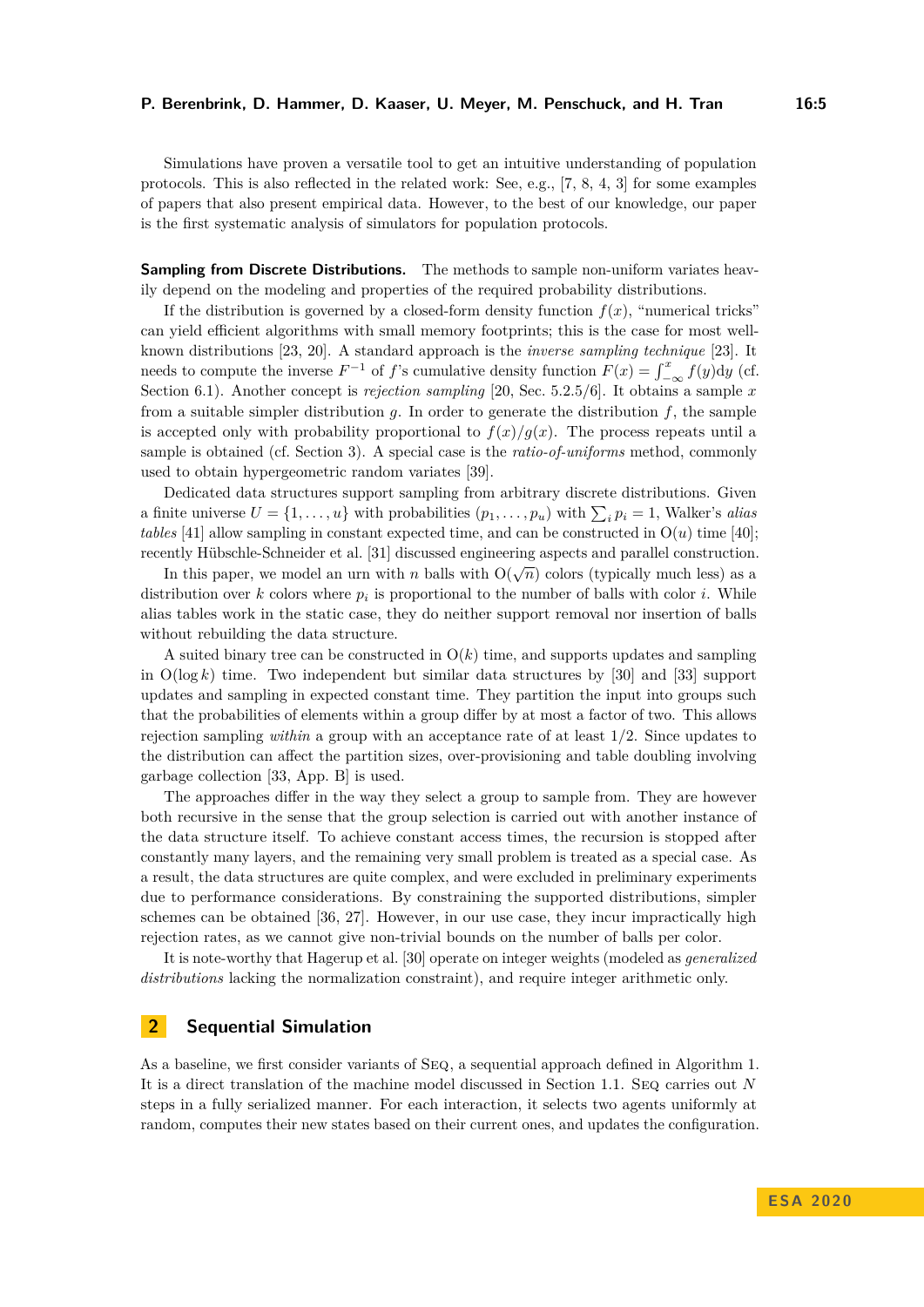### **16:6 Simulating Population Protocols in Sub-Constant Time per Interaction**

**Algorithm 1** Seq: The algorithmic framework for sequential simulation.

<span id="page-5-0"></span>

| <b>input:</b> configuration C, transition function $\delta$ , number of steps N |                                                               |  |  |  |
|---------------------------------------------------------------------------------|---------------------------------------------------------------|--|--|--|
| for $t \leftarrow 1$ to N do                                                    |                                                               |  |  |  |
|                                                                                 | sample and remove agents i and j without replacement from $C$ |  |  |  |
|                                                                                 | add agents in states $\delta(s_i, s_j)$ to C                  |  |  |  |

Under the realistic assumption that the transition function  $\delta$  can be evaluated in constant time, Seq's runtime and memory footprint is dominated by storing, sampling from, and updating the configuration *C*. We therefore consider appropriate data structures. In the population model, agents typically are anonymous, i.e., we cannot distinguish two agents in the same state. Hence, we can store a configuration  $C$  as an unordered multiset  $\hat{C}$ and maintain multiplicities rather than individual states. To this end, SEQ requires an *urn-like* data structure which efficiently supports (i) weighted sampling (with and without replacement) and (ii) adding of single agents. In the following, we consider various data structures and their impact on the complexity of the sequential approach.

**Array.** SEQ<sub>Array</sub> maintains the configuration *C* in an array  $A[1 \dots n]$  where  $A[i]$  holds  $s_i$ , the state of the *i*-th agent. Sampling with replacement is trivial, as we only draw a uniform variate  $X \in [n]$  and return  $A[X]$ . Sampling without replacement works analogously: we overwrite  $A[i]$  with  $A[n]$  and remove the array's last element  $A[n]$ . Adding new elements is possible by appending. (Note that we do not grow the memory since we always store at most *n* agents in the array.) This leads to an  $O(N)$  time algorithm and a memory footprint of  $O(n \log |Q|)$  bits, which can be prohibitively large if simulating large populations in parallel.

**Linear Search.** SEQ<sub>Linear</sub> maintains the multiset  $\hat{C}$  in an array *A* such that *A*[*i*] holds the number of agents in state  $q_i$ . Sampling requires a linear search on *A* in  $O(|Q|)$  per sample. This results in a worst-case simulation time of  $\Theta(N|Q|)$ . Nevertheless, in practice SEQ<sub>Linear</sub> is among the fastest sequential variants for small  $|Q|$  (see [Section 7\)](#page-16-0). Compared to SEQ<sub>Array</sub>, it has a significantly smaller memory footprint of  $O(|Q| \log n)$  bits.

**Binary Search Tree.** SEQ<sub>BST</sub> maintains the multiset  $\hat{C}$  using a balanced binary search tree. The *i*-th leaf (from left to right) encodes  $\hat{C}_i$ , the number of agents in state *i*. Each inner node *v* stores the number  $\ell_v$  of agents in its left subtree. To randomly sample an agent, we draw an integer *X* from  $\{0, \ldots, n-1\}$  uniformly at random and compare it to the root's value  $\ell_r$ . If  $X < \ell_r$ , the sample is in the interval covered by the left sub-tree, and we descend accordingly. Otherwise, we update  $X \leftarrow X - \ell_r$  and descend into the right subtree. We recurse until some leaf *i* is reached, where we emit an agent of state *i*.

Each operation on the tree involves a simple path from the root to a leaf of length Θ(log |*Q*|). Since the work per level is constant, all operations take Θ(log |*Q*|) time. Thus, SEQ<sub>BST</sub> requires  $\Theta(N \log |Q|)$  total time and  $\Theta(|Q| \log n)$  bits of memory.

 $SEQ_{\text{Alias}}$  combines the linear runtime of  $SEQ_{\text{Array}}$  (w.h.p.) with the small memory footprint of SEQ<sub>BST</sub>, provided  $|Q| < \sqrt{n}$ . At the heart of SEQ<sub>Alias</sub> lies a *Dynamic Alias Table* introduced in the following section.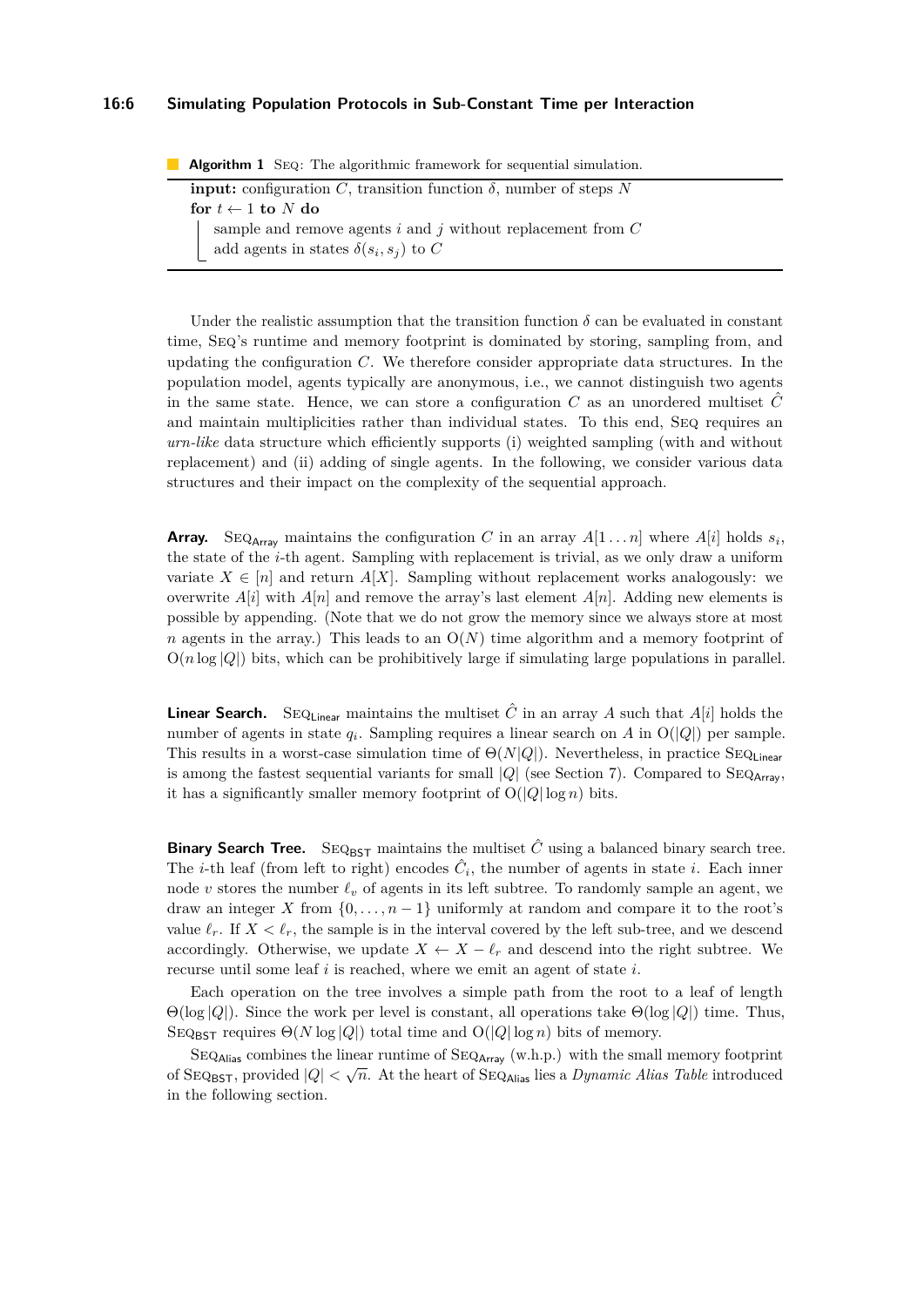<span id="page-6-1"></span>

**Figure 1** Dynamic Alias Table storing  $\hat{C} = (q_1 : 13, q_2 : 5, q_3 : 0, q_4 : 8, q_5 : 4)$ , i.e.,  $n = 30$  and  $k = 5$ . This imbalanced configuration will soon need rebuilding, e.g., after the next decrease of  $q_1$  in row 3, or after adding two more agents in state  $q_1$  in row 1.

### **3 Dynamic Alias Tables**

<span id="page-6-0"></span>**Dynamic Alias Tables.** In this section we introduce our Dynamic Alias Table data structure. Our goal is to model an urn which initially contains *n* marbles, each of which has one of *k* possible colors. We assume that the colors are identified by numbers in  $\{1, \ldots, k\}$ . The urn defines a probability distribution *D* for the color of a marble drawn uniformly at random: let  $p_i$  be the probability that we sample a marble of color  $i$ .

**Original Alias Method.** The alias method [\[41\]](#page-21-2) uses a table with two columns and *k* rows, one row for each element (color) in the distribution *D*. Each row *i* has two entries corresponding to two elements. Each element has a weight in [0*,* 1], and the two weights sum up to 1 in each row. The first element of row *i* is always element *i*. It has weight  $F[i]$ . The second element of row *i* is stored in *A*[*i*]. It has a weight of  $1 - F[i]$ . This means that the original alias method uses only the two arrays, *F* and *A*, to store the distribution  $p_1, \ldots, p_k$ .

To sample from *D* in the original alias method, we first sample a row *i* uniformly at random from  $\{1, \ldots, k\}$ . Then we draw a random real  $X \in [0, 1)$ . If  $X \lt F[i]$ , we return the left element, *i*. Otherwise, we return the right element,  $A[i]$ . In the following, we modify the alias method and call the resulting data structure Dynamic Alias Table.

**Dynamic Alias Tables.** Recall that we assume that our distribution corresponds to an urn storing *n* marbles of *k* different colors. First, we explicitly add a second weight array *S*[*i*] which stores the weight of the alias. Now instead of storing just one real value  $F[i]$  for each row *i*, we store the exact numbers of marbles as integers for the first and the second entry of row *i* in  $F[i]$  and  $S[i]$ , respectively (cf. generalized distributions of [\[30\]](#page-21-4)). As before, the first entry of row *i* corresponds to color *i* and the second entry of row *i* corresponds to color *A*[*i*]. As illustrated in [Figure 1,](#page-6-1) the rows are constructed in such a way that the total weight of each row no longer adds up to the real value 1, but to the integer value  $n/k$  or  $n/k$  such that all rows in total add up to *n*.

<span id="page-6-2"></span>I **Observation 2.** *Let U be a Dynamic Alias Table encoding an urn with n marbles and k colors. The data structure U can be constructed in* O(*k*) *time.*

**Proof.** The algorithm by Vose [\[40\]](#page-21-3) can generate an (original) alias table representation of such a discrete probability distribution  $D$  in  $O(k)$  time. It is straightforward to define a mapping between the weights of the original alias method as computed in [\[40\]](#page-21-3) and the two integer values used in our Dynamic Alias Table. It follows that the Dynamic Alias Table (using integer weights) can be constructed in  $O(k)$  time.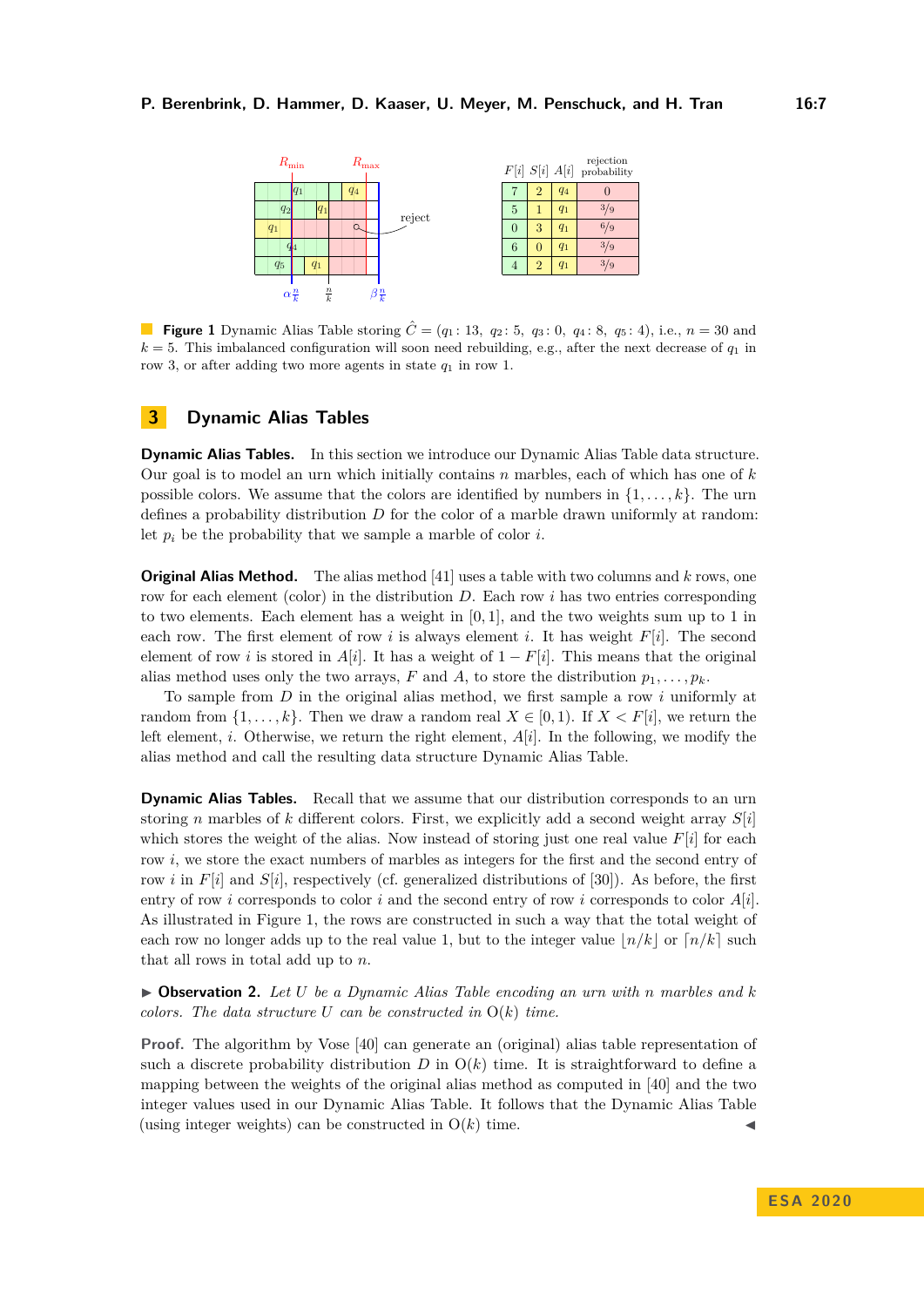**Updating and Sampling from Dynamic Alias Tables.** Our modified data structure now allows us to sample elements with and without replacement. Let  $R_i = F[i] + S[i]$  denote the weight of row *i* and define  $R_{\text{min}}$  and  $R_{\text{max}}$  as smallest and largest row weights, respectively. Observe that in general  $R_{\text{min}} \neq R_{\text{max}}$ .

In order to sample from *U*, we first select row *i* uniformly at random from  $\{1, \ldots, k\}$ . Then we draw a uniform variate *X* from  $\{0, \ldots, R_{\text{max}} - 1\}$  $\{0, \ldots, R_{\text{max}} - 1\}$  $\{0, \ldots, R_{\text{max}} - 1\}$ .<sup>1</sup> There are three possible events: If  $X \lt F[i]$ , we emit the first element *i*. If  $F[i] \leq X \lt R_i$ , we emit the second element  $A[i]$ . Otherwise, we reject the trial and restart the sampling process.

If we sample from *U* without replacement, we decrement the weight of the element just sampled. This is always possible, since only elements with strictly positive weights can be sampled in the first place. If we add a new element with color  $i$  to  $U$ , we increment the weight of the first element of row *i*.

In order to guarantee expected constant sampling time, we ensure that the fraction between  $R_{\text{min}}$  and  $R_{\text{max}}$  does not exceed a certain value. Let  $0 < \alpha < 1$  and  $\beta > 1$  be two parameters chosen such that  $\beta/\alpha = O(1)$ . After each update to *U* we require

<span id="page-7-1"></span>
$$
\alpha \lfloor n/k \rfloor \le R_{\min} \le R_{\max} \le \beta \lceil n/k \rceil. \tag{1}
$$

Otherwise, we rebuild the data structure in  $O(k)$  time.

We are now ready to show [Theorem 1.](#page-3-1)

**Proof of [Theorem 1.](#page-3-1)** We start with the memory complexity. The Dynamic Alias Table *U* stores the values of *k*, *n*, and  $R_{\text{max}}$  as well as three arrays. Array  $F[1 \dots k]$  stores the weight of the first column, array  $S[1 \tldots k]$  stores the weight of the second column, and array  $A[1 \dots k]$  stores the alias, i.e., the element of the second column. All entries are integers from  $\{0, \ldots, n\}$  (recall that we assume  $k \leq \sqrt{n}$ ). Thus, the Dynamic Alias Table requires Θ(*k* log *n*) bits of memory.

Let us now consider the sampling procedure. First, we consider the rejection probability. Recall that we first sample a row *i* and then draw a uniform variate *X* from  $\{0, \ldots, R_{\text{max}} - 1\}$ . As before, we denote the total weight of row *i* as  $R_i$  with  $R_i = F[i] + S[i]$ . A sampling trial in row *i* is rejected if  $X \ge R_i$ , i.e., with probability  $R_i/R_{\text{max}}$ . Therefore, the probability to reject a sample from any row is at most  $R_{\text{min}}/R_{\text{max}}$ . From the conditions in [Equation \(1\)](#page-7-1) we get that the rejection probability is at most  $\alpha/\beta = O(1)$  and, conversely, we have at least a constant success probability of  $(\beta - \alpha)/\beta$ . The number of trials until we emit an element is therefore geometrically distributed and has an expected value of at most  $\beta/(\beta - \alpha) = O(1)$ .

It remains to show that we emit an element of color *i* with probability  $p_i = \hat{C}_i/n$ , where  $\hat{C}_i$  is the number of marbles of color *i* in the Dynamic Alias Table *U*. We consider a single sampling trial. Observe that in each trial we are given a uniform probability space  $\Omega = \{(i, x) : 1 \leq i \leq k \text{ and } 0 \leq x < R_{\text{max}}\}.$  From this probability space we draw the row *i* and the value X uniformly at random. Fix a color c and let  $\mathcal{S}_c$  be the set of all events  $(i, x)$ which lead to emission of an element of color *c* for this probability space  $\Omega$ . An event  $(i, x)$ is in  $\mathcal{S}_c$  if and only if (i)  $i = c$  and  $x < F[i]$  or (ii)  $A[i] = c$  and  $F[i] \leq x < F[i] + S[i]$ .

The Dynamic Alias Table *U* is constructed such that the total weight for each color *c* always equals  $\hat{C}_c$ . Therefore, counting all elementary events gives us  $|\mathcal{S}_c| = \hat{C}_c$ . Observe that **Ω** is a uniform probability space since the row *i* and the value *X* are drawn uniformly. It has size  $|\Omega| = kR_{\text{max}}$ . Hence, all events in  $\mathcal{S}_c$  have equal probability  $1/(kR_{\text{max}})$ , and we get  $\Pr[\mathcal{S}_c] = |\mathcal{S}_c|/(kR_{\max}) = \hat{C}_c/(kR_{\max}).$ 

<span id="page-7-0"></span><sup>&</sup>lt;sup>1</sup> Observe that in a practical implementation one can draw a single uniform variate  $U'$  from  $\{1, \ldots, k \cdot R_{\text{max}} - 1\}$ , and derive  $\hat{U}$  and *X* from it.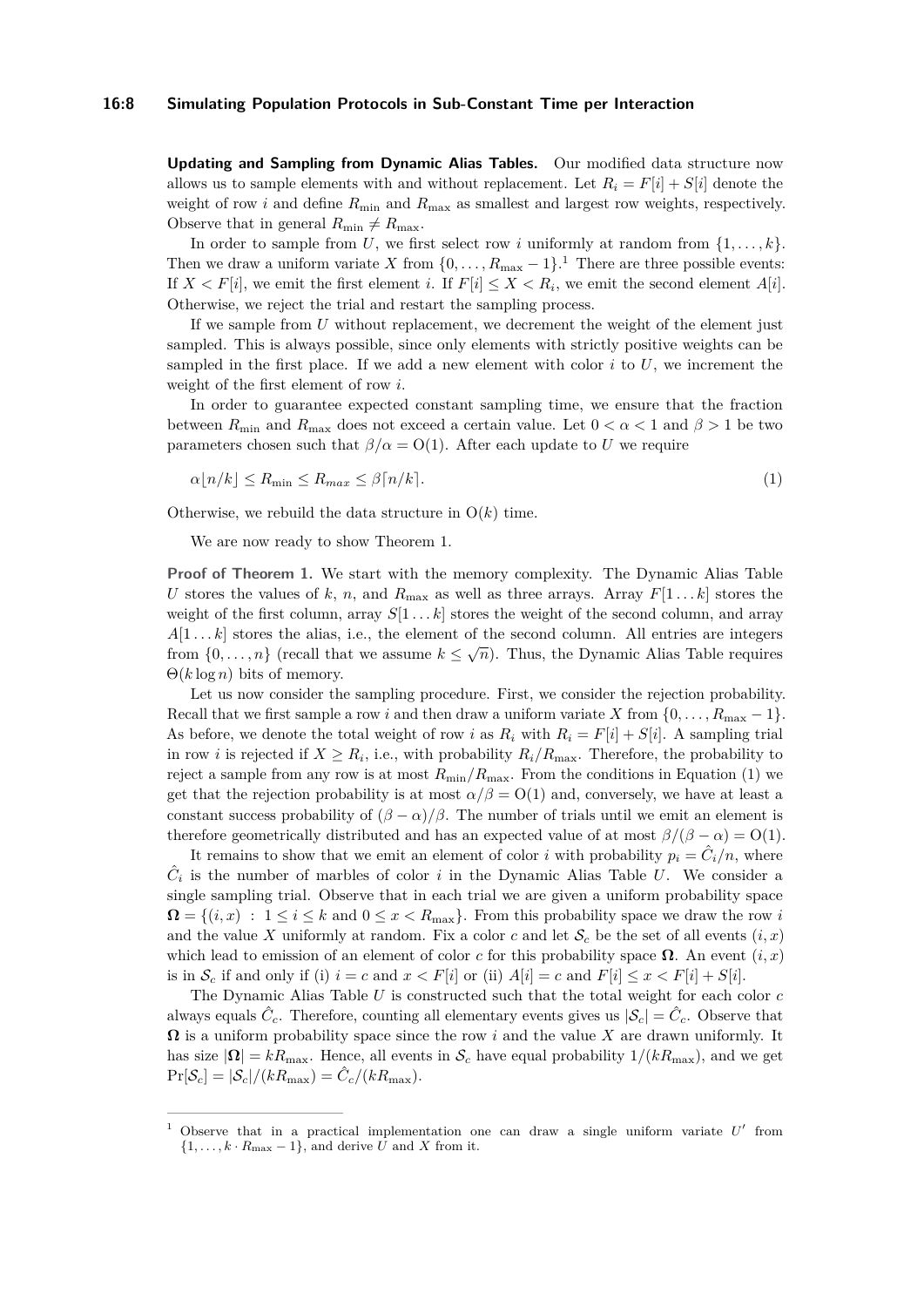#### **P. Berenbrink, D. Hammer, D. Kaaser, U. Meyer, M. Penschuck, and H. Tran 16:9**

Let  $R$  be the event that a trial is rejected. Analogously to before, we enumerate over all elementary events and obtain  $|\mathcal{R}| = \sum_{i} (R_{\text{max}} - R_i) = kR_{\text{max}} - n$ . For the complementary event  $\overline{\mathcal{R}}$  we get  $|\overline{\mathcal{R}}| = n$ , which matches the intuition that the urn contains *n* marbles. Hence, we have  $Pr[\overline{\mathcal{R}}] = n/(kR_{\text{max}})$ . Observe that  $\mathcal{S}_c$  and  $\mathcal{R}$  are mutually exclusive and hence  $\mathcal{S}_c \cap \overline{\mathcal{R}} = \mathcal{S}_c \setminus \mathcal{R} = \mathcal{S}_c.$ 

Rejected trials emit no element, but are repeated. Hence, we condition on  $\overline{\mathcal{R}}$  and obtain

$$
p_c = \Pr[\mathcal{S}_c \mid \overline{\mathcal{R}}] = \frac{\Pr[\mathcal{S}_c \cap \overline{\mathcal{R}}]}{\Pr[\overline{\mathcal{R}}]} = \frac{\Pr[S_c]}{\Pr[\overline{\mathcal{R}}]} = \frac{\hat{C}_c}{kR_{\max}} \cdot \frac{kR_{\max}}{n} = \frac{\hat{C}_c}{n}.
$$

This means that a color *c* is indeed emitted with the correct probability  $p_c = \hat{C}_c/n$ .

Finally, we consider the amortized costs of rebuilding the Dynamic Alias Table *U* ever so often. Observe that *U* has to be rebuilt whenever the condition in [Equation \(1\)](#page-7-1) is violated. This can happen in two possible ways.

 $\blacksquare$  Case 1:  $R_{\min} < \alpha |n/k|.$ 

In this case there must exist a row *i* for which  $R_i < \alpha \lfloor n/k \rfloor$ . Observe that by assumption of the theorem we have  $n \geq k^2$ , and after rebuilding *U* we have  $R_{\min} = \lfloor n/k \rfloor$ . In order to have  $R_i < \alpha \lfloor n/k \rfloor$ , at least  $\lfloor n/k \rfloor - \alpha \lfloor n/k \rfloor \ge k(1 - \alpha)$  elements must have been deleted from row *i*. As  $0 < \alpha < 1$ , this happens only after at least  $k(1 - \alpha) = \Omega(k)$  sampling operations. Now according to [Observation 2,](#page-6-2) rebuilding takes time  $O(k)$ . Together this implies that rebuilding *U* takes amortized constant time per update of *U*.

**c** Case 2:  $R_{\text{max}} > \beta \lceil n/k \rceil$ . The second case follows analogously to the first case. If  $R_{\text{max}} > \beta[n/k]$ , at least  $\beta[n/k]-[n/k]\geq k(\beta-1)$  elements must have been added. This takes at least  $k(\beta-1)=$  $\Omega(k)$  insertions, and hence rebuilding *U* takes amortized constant time per insertion.

Removal and insertion operations can be arbitrarily mixed and interact only beneficially towards the amortization arguments. This concludes the proof of the theorem.

# <span id="page-8-0"></span>**4 Batch Processing**

So far, we discussed algorithms to simulate a population protocol step-by-step. These simulators can output the population's configuration  $C(t)$  for each time step  $1 \le t \le N$ . With a time complexity of  $O(N)$ , the simulators  $\text{SEQ}_{\text{Array}}$  and  $\text{SEQ}_{\text{Alias}}$  are optimal in this sense. In practice, however, it often suffices to obtain a configuration snapshot every  $\Theta(n)$  steps. In this setting, we can achieve sub-constant work per interaction under mild assumptions.

Recall that  $SEQ_{\text{BST}}$  has a small memory footprint but a sub-optimal time complexity of Θ(*N* log |*Q*|). Observe, however, that the underlying binary search tree can update the multiplicity of any existing state in time O(log |*Q*|) *independently* of the changed quantity. Here, we introduce the new algorithm BATCHED (see [Algorithm 2\)](#page-10-0) to exploit this observation. The algorithm uses a binary search tree to store the configuration. It updates  $\Omega(\sqrt{n})$  agents The algorithm uses a binary search tree to store the configuration. It updates  $\Omega(\sqrt{n})$  agents in expectation with each access and therefore reduces the time complexity to  $O(N(\log n +$  $|Q|^2$ / $\sqrt{n}$ ) which is o(*N*) for  $|Q| = o(n^{1/4})$  and  $N = \Theta(\text{poly}(n))$ .

**Batching interactions.** In order to coalesce individual updates into batches, BATCHED uses the notion of *collision-free runs* as illustrated in [Figure 2.](#page-9-0) We interpret the execution of a protocol as a sequence  $i_1, i_2, \ldots$  where at time *t* agents  $i_{2t-1}$  and  $i_{2t}$  interact.

Let  $\ell$  be the largest index such that all  $i_1, \ldots, i_\ell$  are distinct. Then, the first  $|\ell/2|$ interactions are independent of each other and can be rearranged in any order. We refer to them as a collision-free run of length  $\ell$ . If  $\ell$  is odd, the first agent of the  $(|\ell/2| + 1)$ -th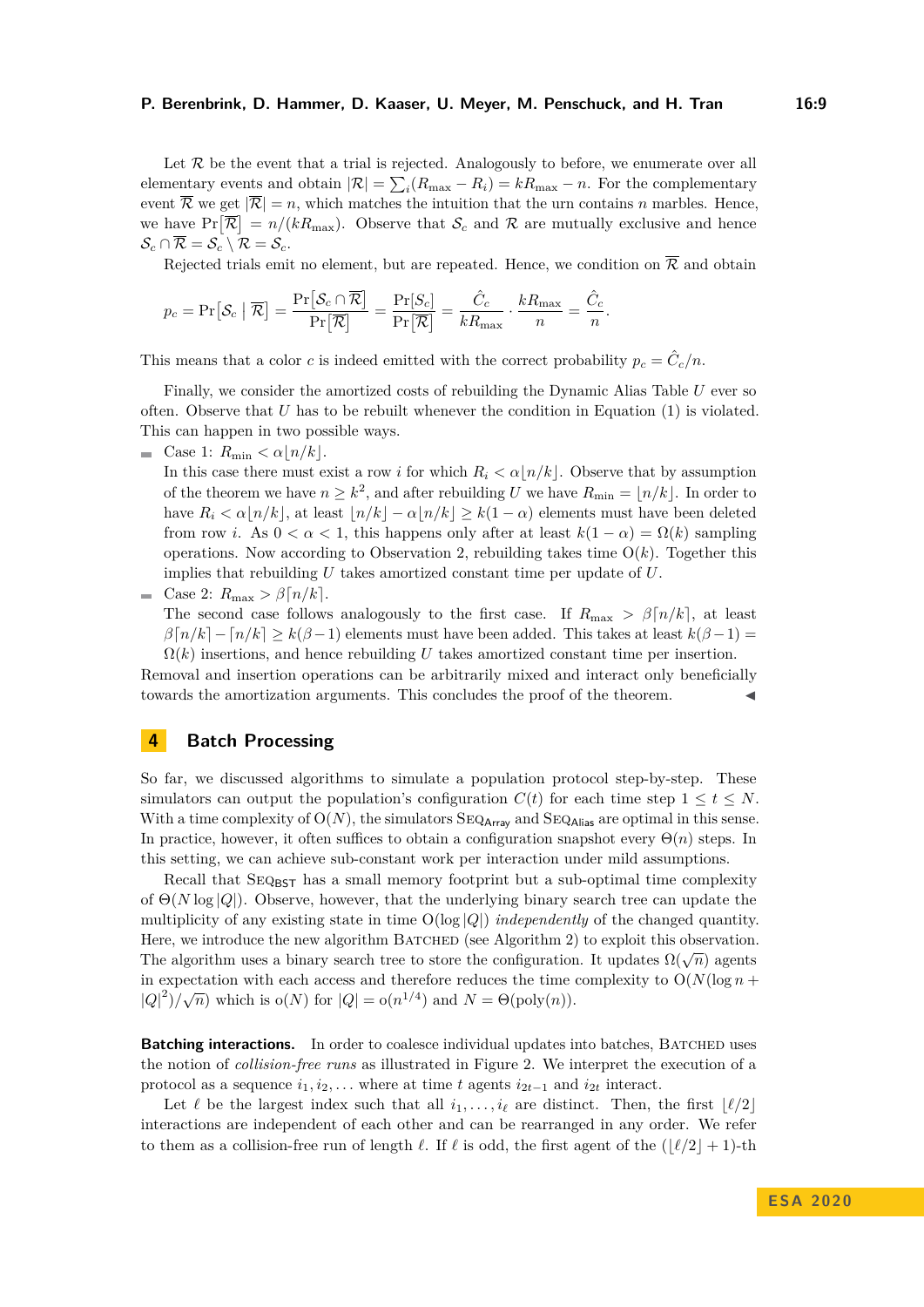### **16:10 Simulating Population Protocols in Sub-Constant Time per Interaction**

<span id="page-9-0"></span>

**Figure 2** Batch processing uses collision-free runs, long sequences of independent interactions, which can be rearranged and grouped together.

interaction is also considered collision-free. Since we are free to reorder the interactions, we can group all interactions of states  $(q_i, q_j)$  together, evaluate  $\delta(q_i, q_j)$ , and update all accordingly affected states in one step.

Now instead of sampling a sequence of agents and partitioning the sequence into collisionfree runs, we take the opposite direction. We first sample only the length  $\ell$  of a collision-free run from the appropriate probability distribution (see below). Then, we randomly match  $\ell$ agents as discussed below. Finally, we reuse one of the agents from the matching in order to plant a collision. These steps are repeated until at least *N* interactions are simulated.

**Matching Agents.** We simulate sampling  $\ell$  agents without replacement to construct a collision-free run of length  $\ell$ . While we cannot afford to draw the agents individually, we only need to know how many interactions  $n_{ij}$  of each state pair  $(q_i, q_j)$  we encountered. Thus, a run can be modeled by a  $|Q| \times |Q|$  matrix  $D = (n_{ij})$  with  $\sum_{ij} n_{ij} = \lfloor \ell/2 \rfloor$ . (If  $\ell$  is odd, we remove one agent and treat it individually.)

To obtain *D*, we first sample the row sums  $D_i = \sum_j n_{ij}$  of the matrix from a multivariate hypergeometric distribution. This simulates sampling  $\lvert \ell/2 \rvert$  initiating agents without replacement. We then sample values within each row analogously to find the matching responding agents. Sampling  $D$  takes  $O(|Q|^2)$  time in total since each individual sample from a hypergeometric distribution can be computed in  $O(1)$  time [\[39\]](#page-21-8).

For correctness, note that our sampling approach corresponds to first selecting  $\lvert \ell/2 \rvert$ agents as initiators and then  $\lvert \ell/2 \rvert$  agents as responders. That is, we first sample agents  $i_1, i_3, \ldots, i_{2|\ell/2|-1}$  and then agents  $i_2, i_4, \ldots, i_{2|\ell/2|}$  (instead of the natural interleaved variant  $i_1, i_2, \ldots, i_{2\lfloor \ell/2 \rfloor}$ . Since, each draw is taken uniformly at random, the permutation does not change the distribution (see full version [\[17\]](#page-20-0) for a formal proof).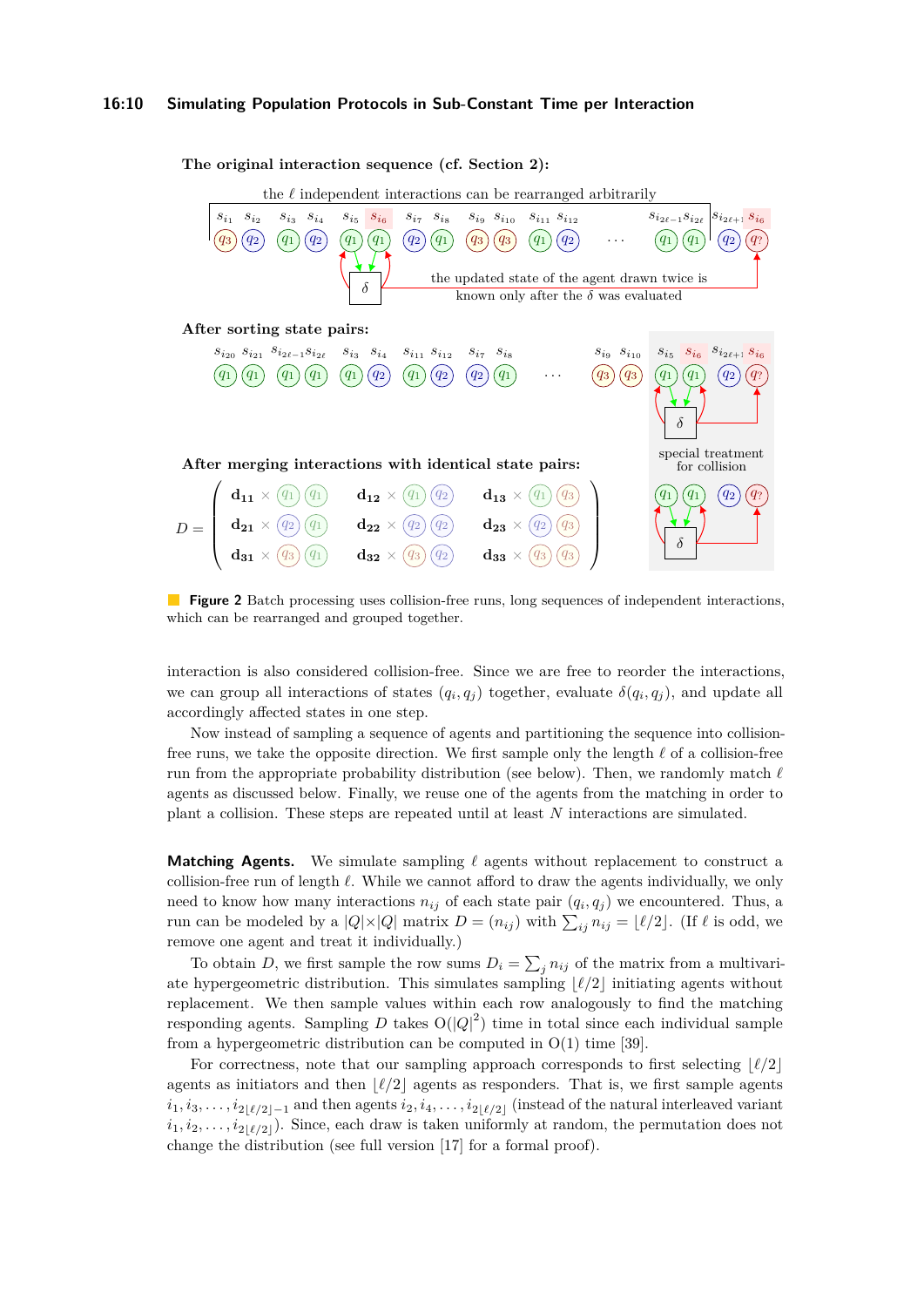**Algorithm 2** BATCHED: The algorithmic framework for simulation in batches.

<span id="page-10-0"></span>**input:** configuration *C*, transition function  $\delta$ , number of steps *N*  $t \leftarrow 0$ **while** *t < N* **do**  $\ell \leftarrow$  sample length of a collision-free run let  $D = (d_{ij})$  be a  $|Q| \times |Q|$  matrix and sample  $d_{ij}$  as  $\longrightarrow$  batch processing the number of interactions  $(q_i, q_j)$  among  $\ell$  interactions let  $C'$  be an empty configuration  ${\bf f}$ oreach  $(q_i,q_j)\in Q^2$  do remove from *C*:  $d_{ij}$  agents in states  $q_i$ , and  $d_{ij}$  agents in states  $q_j$  $(q'_i, q'_j) \leftarrow \delta(q_i, q_j)$ add to  $C'$ :  $d_{ij}$  agents in states  $q'_{i}$ , and  $d_{ij}$  agents in states  $q'_{j}$ **if**  $\ell$  *is even* then  $\ell$  *plant a collision* sample agent  $c_1$  without replacement from  $C'$ *.* collision at *c*<sup>1</sup> merge  $C'$  into  $C$ sample agent *c*<sup>2</sup> without replacement from *C* **else** sample agent *c*<sup>1</sup> without replacement from *C* sample agent  $c_2$  without replacement from  $C'$  $\triangleright$  collision at  $c_2$ merge  $C'$  into  $C$ add agents  $\delta(c_1, c_2)$  to C  $t \leftarrow t + \ell + 1$ 

**Length of a Collision-Free Run.** In the following, we analyze the length  $\ell$  of a collision-free run. Observe that the following analysis is similar to the analysis of a generalized variant of the birthday problem [\[32\]](#page-21-11). We consider a generalization which we also use in [Section 5.](#page-11-0) We assume that *r* agents have already interacted and ask how many more collision-free agents can be added. Formally we define the distribution  $\text{coll}(n, r)$  as follows.

 $\triangleright$  **Definition 3.** Consider a sequence  $a_1, a_2, \ldots$  of agents sampled independently and uniformly at random. Let  $A_0$  be a set of *r* initially prescribed agents and let  $A_i = A_{i-1} \cup \{a_i\}$  be the set of agents after *i* draws. We define the random variable  $\ell$  as the smallest index s.t.  $a_{\ell} \in A_{\ell-1}$ . We say  $\ell \sim \text{coll}(n, r)$ , where *n* is the total number of agents and *r* is the number of prescribed agents.

In [Section 6.1](#page-14-1) we discuss how we can sample from this distribution using the inverse sampling technique [\[23\]](#page-20-16). We find that sampling  $\ell$  takes  $O(\log n)$  time. In practice, this is comparable to the time it takes to sample a hypergeometric random variate. In the following, we show basic properties of  $\text{coll}(n, r)$  in order to show bounds on the runtime of BATCHED.

<span id="page-10-2"></span>**► Lemma 4.** Let  $\ell \sim \text{coll}(n, r)$ . Then  $\ell$  has support  $\{1, \ldots, n-r\}$  and distribution  $Pr[\ell = k] = n^{-(k+1)}(n-r)!(r+k)/(n-r-k)!$ .

**Proof.** Consider an urn with *n* marbles. Initially, *r* marbles are red, while the remaining *n* − *r* marbles are green. We now take out one marble at a time: if it is green, we keep on going (think of a traffic light) and put a red one back in. If we take a red marble, we stop. Observe that the number of marbles we take out is exactly  $\ell$  as above, as the green marbles represent new unconsidered agents while the red ones represent agents in  $A_{\ell-1}$ . This directly leads to the acclaimed distribution:

<span id="page-10-1"></span>
$$
\Pr[\ell = k] = \prod_{\substack{i=0 \text{select } k \text{ out of } n-r}}^{k-1} \cdot \frac{r+k}{n}
$$
  
\n
$$
\sum_{k=0 \text{select } k \text{ out of } n-r}^{r+k} \cdot \frac{r+k}{(k+1)\text{-th is red}}
$$

J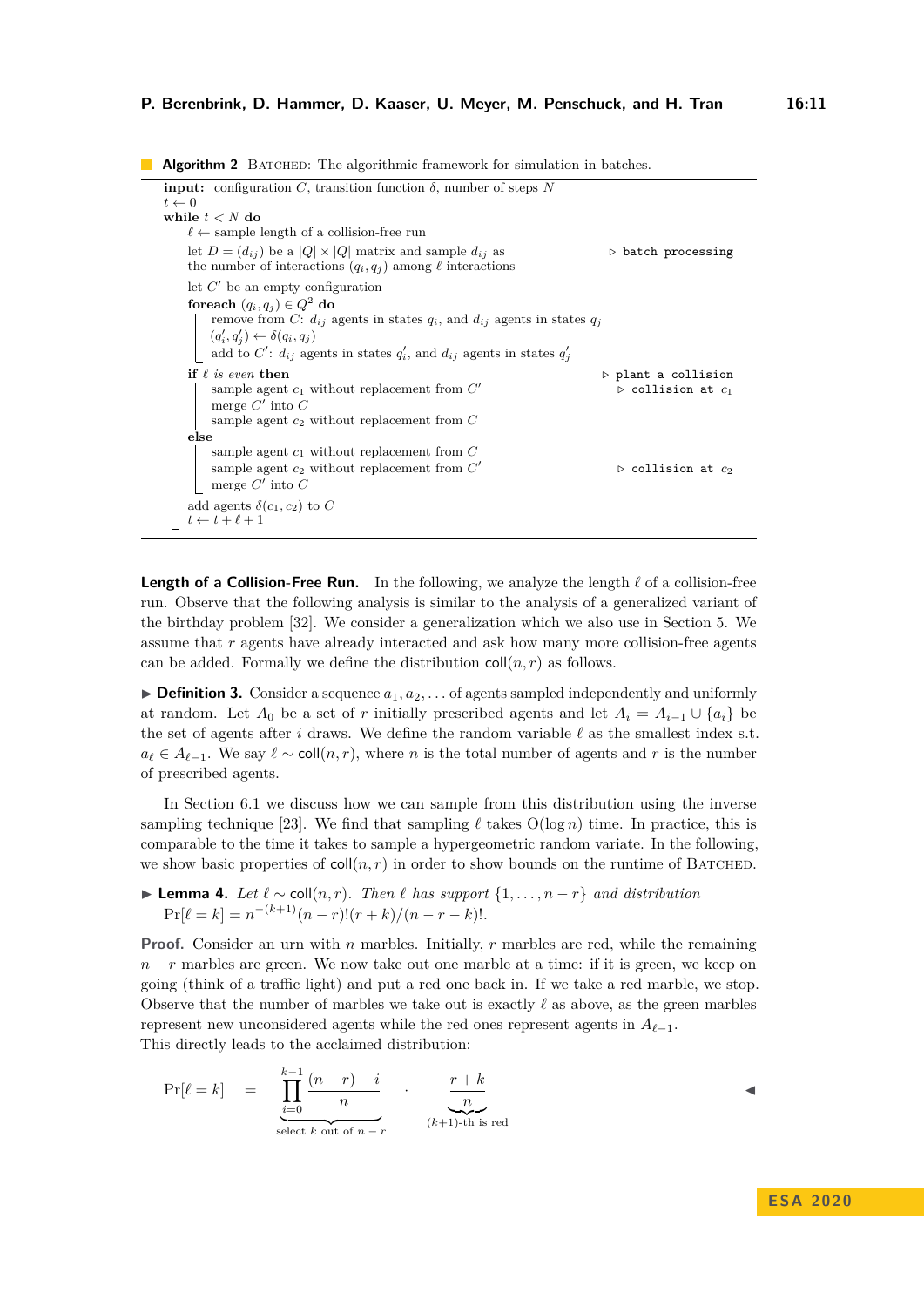### **16:12 Simulating Population Protocols in Sub-Constant Time per Interaction**

**► Lemma 5.** *Let*  $\ell \sim \text{coll}(n, 0)$ *. Then*  $\mathbb{E}[\ell] = \Theta(\sqrt{n})$ *.* 

**Proof.** We first upper bound  $\mathbb{E}[\ell] = O(\sqrt{n})$  and then give a matching lower bound  $\mathbb{E}[\ell] =$ **n**  $\Omega(\sqrt{n})$ . In both cases, we write  $\mathbb{E}[\ell] = \sum_{i=0}^{n} \Pr[\ell \geq i]$  and split the sum at  $\sqrt{n}$ . Then we bound both terms appropriately. Observe that for some fixed value *i* we have  $Pr[\ell \geq i]$  $\prod_{j=0}^{i-1} (1 - j/n)$ . For the upper bound on  $\mathbb{E}[\ell]$  we get

$$
\mathbb{E}[\ell]=\sum_{i=0}^n \Pr[\ell \geq i]=\sum_{i=0}^n \prod_{j=0}^{i-1} \biggl(1-\frac{j}{n}\biggr)\leq \sum_{i=0}^{\sqrt{n}-1} 1+\sum_{i=\sqrt{n}}^{\infty} \biggl(1-\frac{\sqrt{n}}{n}\biggr)^i\leq 2\sqrt{n}.
$$

Similarly, we get for the lower bound on  $\mathbb{E}[\ell]$  that

$$
\mathbb{E}[\ell] = \sum_{i=0}^{n} \Pr[\ell \ge i] = \sum_{i=0}^{n} \prod_{j=0}^{i-1} \left( 1 - \frac{j}{n} \right) \ge \sum_{i=0}^{\sqrt{n}} \prod_{j=0}^{i-1} \left( 1 - \frac{\sqrt{n}}{n} \right) = \sum_{i=0}^{\sqrt{n}} \left( 1 - \frac{1}{\sqrt{n}} \right)^{i}
$$

$$
= \sqrt{n} \left( 1 - \left( 1 - \frac{1}{\sqrt{n}} \right)^{\sqrt{n}+1} \right) \ge \sqrt{n} \left( 1 - e^{-1} \right).
$$

Therefore we have  $\mathbb{E}[\ell] = \Theta(\sqrt{n}).$  $\overline{n}$ ).

Using [Lemma 5,](#page-10-1) we are now ready to bound the runtime and space complexity of BATCHED.

 $\triangleright$  **Theorem 6.** Let *n* be the number of agents and |Q| the number of states. BATCHED **simulates** *N* interactions in  $O(N(|Q|^2 + \log n)/\sqrt{n})$  expected time using  $\Theta(|Q|\log n)$  bits.

**Proof.** According to [Lemma 5,](#page-10-1) each batch simulates  $\Theta(\sqrt{n})$  interactions in expectation. It takes  $O(\log n)$  time to sample the length of a collision-free run  $\ell$  (see [Section 6.1\)](#page-14-1) and  $O(|Q|^2)$ time (cf. [\[39\]](#page-21-8)) to sample the interaction numbers and process the interactions for all pairs of states. This implies the runtime complexity. The space complexity follows immediately from the binary search tree used to store the configuration.

# <span id="page-11-0"></span>**5 Merging Batches**

In an empirical evaluation, we found that our implementation of algorithm BATCHED spends most time in the batch processing step (to sample and transition the  $|Q| \times |Q|$  matrix *D*); this is especially true for complex protocols with non-trivial state space sizes. As the matrix sampling cost is independent of the length  $\ell$  of the underlying collision-free run, we modify the algorithm to support more than one collision per batch processing step.

**Introducing Epochs.** An execution of the improved algorithm MULTIBATCHED logically consists of several epochs. For each epoch, the algorithm samples the *lengths*  $\ell_1, \ell_2, \ldots$ ,  $\ell_{\rho}$  of multiple collision-free runs  $R_1, \ldots, R_{\rho}$ . As no agent may appear twice in the union of those collision-free sequences, later runs become shorter in expectation  $(\mathbb{E}[\ell_{i+1}] < \mathbb{E}[\ell_i])$ , naturally limiting the number  $\rho$  of runs per epoch. After each run  $R_i$ , we plant one collision, i.e., an interaction with an agent that was already considered in the current epoch. An epoch concludes with a single batch processing step, in which matrix *D* is sampled and processed analogously to algorithm BATCHED.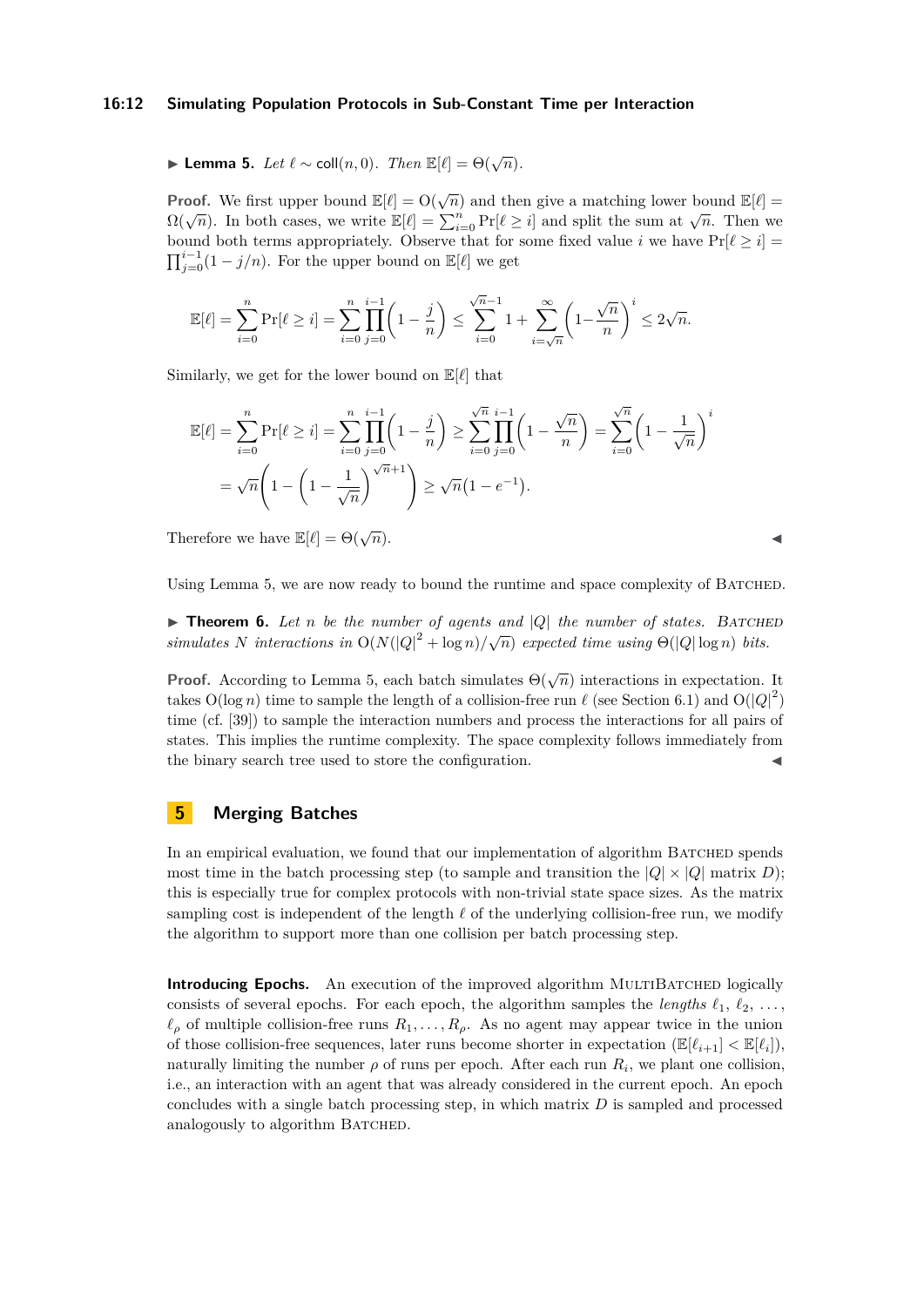**Tracking Dependencies.** While algorithm BATCHED only reorders and groups together independent interactions, our improved algorithm MULTIBATCHED delays most interactions until the end of the epoch. To do so, the algorithm conceptually assigns each agent one of three types, and updates these labels as it progresses through the epoch:

- untouched agents did not interact in the current epoch. Hence, all agents are labeled  $\blacksquare$ untouched at the beginning of an epoch.
- $\blacksquare$  updated agents took part in at least one interaction that was already evaluated. Thus, updated agents are already assigned their most recent state.
- $\blacksquare$  delayed agents took part in *exactly one* interaction that was not yet evaluated. Thus, delayed agents are still in the same state they had at the beginning of the epoch, but are scheduled to interact at a later point in time. We additionally require that their interaction partner is also labeled delayed.

Analogously to algorithm BATCHED, we maintain two urns  $C$  and  $C'$ . Urn  $C'$  contains updated agents, while urn *C* stores untouched and delayed agents (or in other words, all agents whose state was not updated in the current epoch). At any point in time, an agent is either in *C* or *C'* meaning that  $|C| + |C'| = n$ . Due to symmetry, we do not explicitly differentiate untouched from delayed agents. We rather maintain only the number *T* of delayed agents and lazily select them while planting collisions or during batch processing.

If a delayed agent *a* is selected while planting a collision, it takes part in a second interaction and  $-$  by definition  $-$  cannot be labeled delayed any more. Thus, we randomly draw a second delayed agent *b*, evaluate their transition, store the updated state of *b* in *C* 0 , and directly evaluate *a* again in the planted collision. Finally, we decrease  $T \leftarrow T - 2$  as agents *a* and *b* changed their labels from delayed to updated. Observe that we might repeat this step in the (unlikely) case that a planted collision involved two formerly delayed agents.

**Length of an Epoch.** We now analyze the length of an epoch. We start by extending the **Example 1 collection**  $\mathbb{R}$  regime (reached after O(1) runs w.h.p.). The following analysis of coll(*n, r*) to the  $r = \Omega(\sqrt{n})$  regime (reached after O(1) runs w.h.p.). The following lemmas establish expected value and concentration.

<span id="page-12-0"></span>**► Lemma 7.** *Let*  $\ell \sim$  coll $(n,r)$  *and*  $r = \Omega(\sqrt{n})$ *. Then*  $\mathbb{E}[\ell] = \Theta(n/r)$ *.* 

**Proof.** The proof follows analogously to [Lemma 5.](#page-10-1) Again, we start with the upper bound.

$$
\mathbb{E}[\ell] = \sum_{i=0}^{n-r} \Pr[\ell \ge i] = \sum_{i=0}^{n-r} \prod_{j=0}^{i-1} \left(1 - \frac{j+r}{n}\right) \le \sum_{i=0}^{\infty} \left(1 - \frac{r}{n}\right)^i = \frac{n}{r}.
$$

For the lower bound we derive a general result for arbitrary *r*.

$$
\mathbb{E}[\ell] = \sum_{i=0}^{n-r} \Pr[\ell \ge i] = \sum_{i=0}^{n-r} \prod_{j=0}^{i-1} \left( 1 - \frac{j+r}{n} \right) \ge \sum_{i=0}^{r-1} \prod_{j=0}^{i-1} \left( 1 - \frac{j+r}{n} \right) \ge \sum_{i=0}^{r-1} \left( 1 - \frac{2r}{n} \right)^i
$$

$$
= \frac{n}{2r} \left( 1 - \left( 1 - \frac{2r}{n} \right)^r \right) \ge \frac{n}{2r} (1 - e^{-2r^2/n}).
$$

The last inequality holds since  $e^{-2r^2/n}$  constitutes an upper bound on  $(1 - 2r/n)^r$  as it can be rewritten as  $(1 - 2r/n)^{n \cdot r/n}$  and  $(1 - 2r/n)^n \le e^{-2r}$ . For  $r = \Omega(\sqrt{n})$  the second factor  $(1 - \exp(-2r^2/n))$  is  $\Omega(1)$  which proves the claim.

**E S A 2 0 2 0**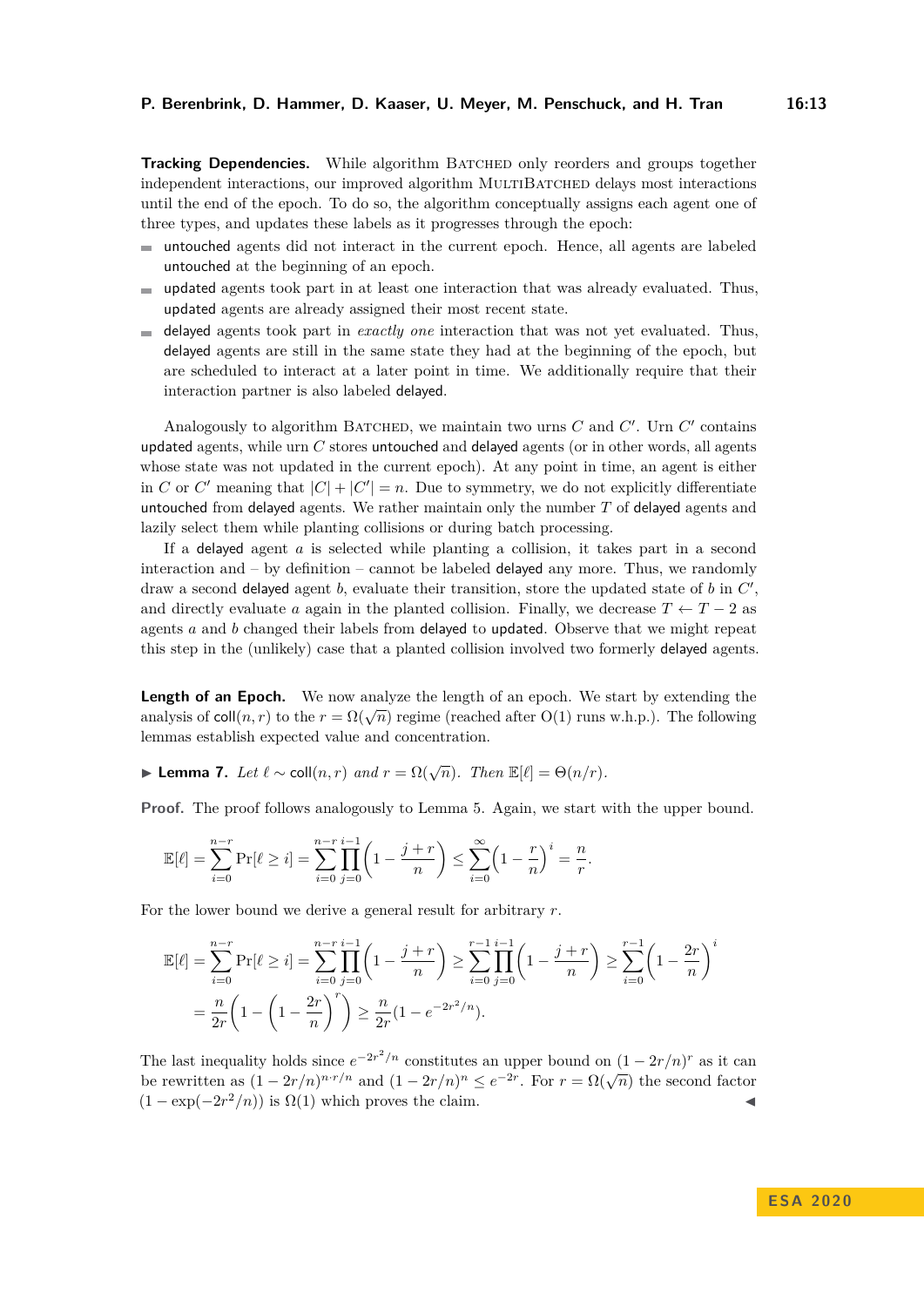### **16:14 Simulating Population Protocols in Sub-Constant Time per Interaction**

► **Lemma 8.** *Let*  $\ell \sim \text{coll}(n, r)$  *and*  $r = \Omega(\sqrt{n})$ *. Then*  $\ell = \Theta(n/r)$  *with probability*  $1 - o(1)$ *.* **Proof.** We prove the claim by showing that  $Pr[\ell < t]$  and  $Pr[\ell > t]$  are  $o(1)$  for  $t = o(n/r)$ and  $t = \omega(n/r)$ , respectively. We have

$$
\Pr[\ell < t] = 1 - \Pr[\ell \ge t] = 1 - \prod_{i=0}^{t-1} \left( 1 - \frac{i+r}{n} \right) \le 1 - \left( 1 - \sum_{i=0}^{t-1} \frac{i+r}{n} \right) \le \frac{2tr + t^2}{2n},
$$

where the first inequality follows from the Weierstrass product inequality. Furthermore, with *r* =  $\Omega(\sqrt{n})$  we have  $n/r = O(\sqrt{n})$  and thus  $t = o(n/r)$  such that  $t^2 = o(n)$  and  $tr = o(n)$ . For the second part, we have

$$
\Pr[\ell > t] = \prod_{i=0}^{t} \left( 1 - \frac{i+r}{n} \right) \le \left( 1 - \frac{r}{n} \right)^{t} \le e^{-rt/n},
$$

and for  $t = \omega(n/r)$  and thus  $rt/n = \omega(1)$  the claim follows.

Intuitively, [Lemma 7](#page-12-0) shows that for sufficiently many prescribed agents *r*, the probability of drawing a colliding agent remains approximately *r/n* throughout the run. Similar to a geometric distribution, this results in a concentrated expected length of  $\Theta(n/r)$ . We now estimate the number of agents sampled after  $\rho$  runs.

<span id="page-13-0"></span>**Lemma 9.** Let 
$$
L_k = \sum_{i=1}^k \ell_i
$$
 be the number of agents drawn in an epoch with k runs. Then, for  $|Q| = \omega(\sqrt{\log n})$ ,  $|Q| = o(\sqrt{n \log n})$  and  $\rho = O(|Q|^2/\log n)$  we have  $\mathbb{E}[L_\rho] = \Theta(\sqrt{\rho n})$ .

**Proof.** The variable  $L_k$  equivalently corresponds to the number of marbles  $B(k, n)$  that need to be drawn in the birthday problem s.t. *k* coincidences occur. The asymptotics of  $\mathbb{E}[B(k,n)]$ have first been studied by Kuhn and Struik [\[32\]](#page-21-11) for the cases that  $k = o(n^{1/4})$ . Their results have since been improved by Arratia et al. [\[11\]](#page-20-19) where the asymptotic bounds on the moments of  $B(k, n)$  have been calculated for more general conditions on k. By [\[11,](#page-20-19) Corollary 12] for k a function of *n*, i.e.,  $k = k_n$  where  $k_n \to \infty$  and  $k_n/n \to 0$  it holds that

$$
\mathbb{E}[B(k_n, n)] \sim \sqrt{2nk_n} \quad \text{as } n \to \infty.
$$

By assumption the conditions are met since  $\rho = \omega(1)$  and  $\rho = o(n)$ , thus  $\mathbb{E}[L_{\rho}]$  $\Theta(|Q| \sqrt{ }$  $\frac{m + 1}{n(\log n)} = \Theta(\sqrt{\rho n}).$ 

**Complexity.** In order to analyze MULTIBATCHED's runtime, we first establish the time required per epoch, and then bound the total expected runtime and memory requirements.

<span id="page-13-1"></span>**Example 10.** MULTIBATCHED takes time  $O(\rho \log n + |Q|^2)$  for an epoch of  $\rho$  runs.

**Proof.** Planting a collision is done by drawing the two interacting agents from the appropriate urns and setting them to be updated which requires  $O(1)$  time. Sampling the length of a single collision-free run takes time  $O(\log n)$  (see [Section 6.1\)](#page-14-1). For the final batch-processing step MULTIBATCHED takes  $\Theta(|Q|^2)$  time independently of the number of **delayed** agents.

 $\blacktriangleright$  **Theorem 11.** Let *n* be the number of agents and  $|Q|$  the number of states. MULTIBATCHED *simulates N interactions in*  $O(N|Q|/\sqrt{n/\log n})$  *expected time if*  $|Q| = \omega(\sqrt{\log n})$  *and*  $|Q| =$  $o(\sqrt{n \log n}).$ 

**Proof.** Combining [Lemmas 9](#page-13-0) and [10,](#page-13-1) we find a runtime of  $O(N(\rho \log n + |Q|^2)/\sqrt{\rho n})$ . Setting  $\rho = \Theta(|Q|^2/\log n)$  balances the cost of sampling runs and planting collisions with the cost of batch processing, and thus does not increase the asymptotic cost per epoch. Higher values of  $\rho$  only increase the expected time complexity.

MULTIBATCHED has sub-constant work per interaction for  $|Q| = o\left(\sqrt{\frac{n}{\log n}}\right)$  and  $N = \Theta(\text{poly } n)$ .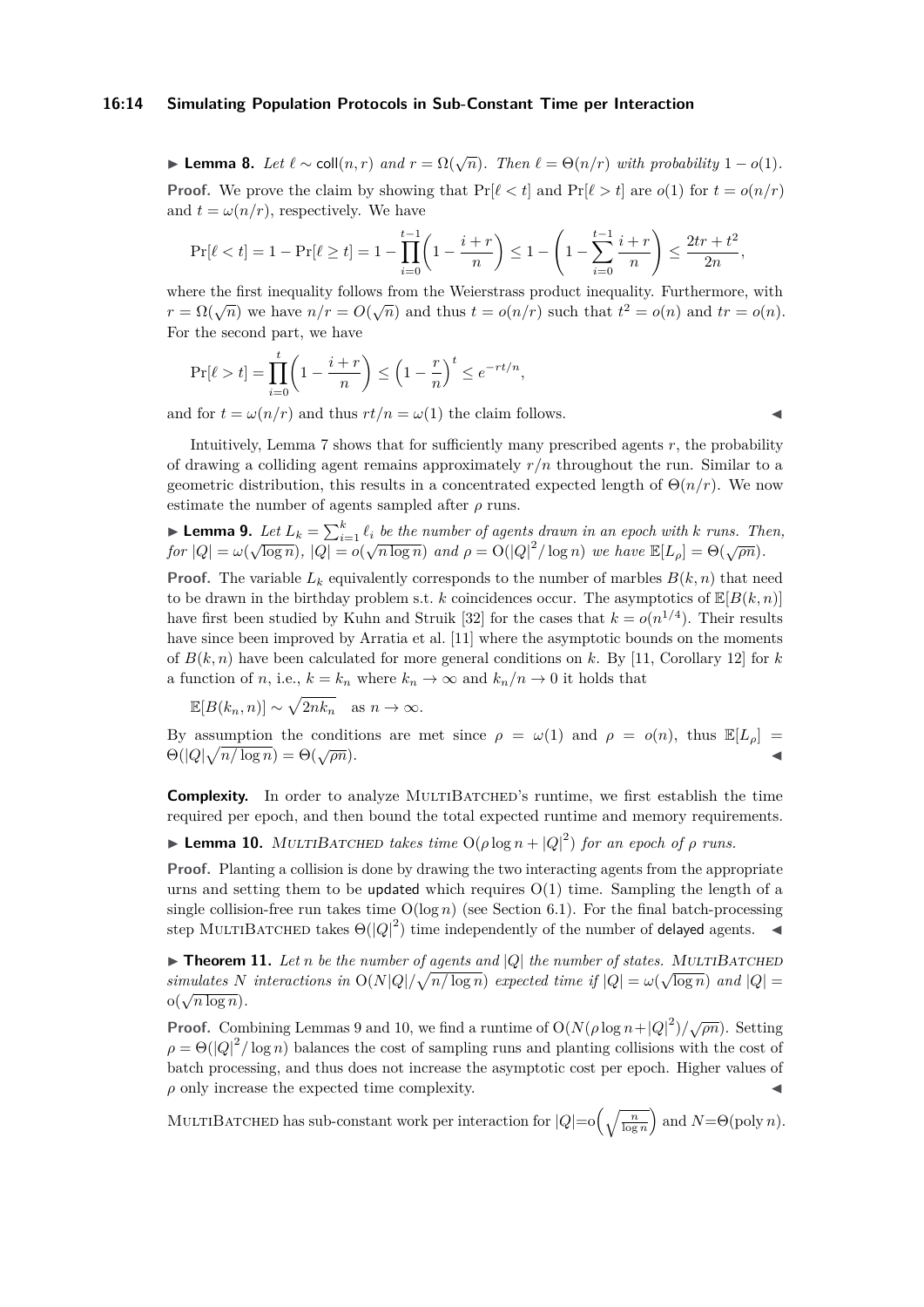# <span id="page-14-0"></span>**6 Heuristics and Implementation Details**

Implementations of all discussed simulators (including scripts to reproduce figures and numbers included in this paper) are freely available. In the following, we highlight important aspects necessary to obtain simulators that are both fast in practice and highly customizable.

All simulators are implemented in C++ and use compile-time specializations to implement specific protocols and experimental setups.

In contrast to pure deterministic functions, non-deterministic transition functions (possibly with side-effects) have to be informed about every interaction carried out.<sup>[2](#page-14-2)</sup> To allow for batch processing, we cannot use the natural invocation order. Instead, we inform the protocol how often a state pair will interact within an epoch. It is then expected to assign all participating agents to the appropriate states. See the full version of this paper [\[17\]](#page-20-0) for more details and listings.

### <span id="page-14-1"></span>**6.1 Sampling the Length of a Collision-Free Run**

Recall that BATCHED and MULTIBATCHED repeatedly sample the length  $\ell$  of a collision-free run. In the following we discuss how this sampling can be implemented using the inverse sampling technique (Ist) [\[23\]](#page-20-16): let  $cdf(x)$  be the cumulative density function of a target distribution. Then, Ist draws a uniform variate U from [0; 1], solves  $U = \text{cdf}(x)$  for x, and returns it as the sample. We denote the CDF of  $\text{coll}(n, k)$  as  $F_{n,k}(t)$ . [Lemma 4](#page-10-2) yields:

$$
1 - F_{n,k}(t) = \Pr[\ell > t] = \prod_{i=1}^{t} \frac{n - k - i}{n} = \frac{1}{n^t} \frac{(n - k)!}{(n - k - t - 1)!} \stackrel{(x - 1)! = \Gamma(x)}{=} n^{-t} \frac{\Gamma(n - k + 1)}{\Gamma(n - k - t)}.
$$

Since we are not aware of an inverse that can be evaluated fast, we numerically solve  $U = F_{n,k}(t)$  for *t*. To avoid numerical instabilities, we rewrite the expression in terms of log  $\Gamma(x)$ , which is available as the C standard function  $lgamma(x)$ :

$$
U = 1 - n^{-t} \frac{\Gamma(n-k+1)}{\Gamma(n-k-t)} \quad \Leftrightarrow \quad \log(1-U) = \log \Gamma(n-k+1) - \log \Gamma(n-k-t) - t \log n
$$

Lacking a cheap derivative of the RHS, we rely on first-order numerical inversion methods only. In this context, an ad-hoc combination of binary search and regula-falsi gave most consistent results. We jump-start the search using a small look-up table containing lower and upper bounds on *t* for intervals of *U* and *k*.

While the method requires  $O(\log n)$  evaluations of  $F_{n,k}(\cdot)$ , we observe less than ten calls on average for  $n = 2^{50}$ . The resulting sampling algorithm has a practical runtime comparable to the sampling of hypergeometric random variates. Since the latter is sampled much more frequently, further optimizations will yield limited results to the total runtimes of BATCHED and MULTIBATCHED.

# **6.2 Heuristics**

The frequent sampling of hypergeometric random variates, dominates MULTIBATCHED's runtime. In the following, we discuss three heuristics to reduce this number.

<span id="page-14-2"></span> $2$  Observe that many protocols with non-deterministic transition functions have been derandomized, see, e.g., the notion of (biased) synthetic coins in [\[1,](#page-19-4) [18\]](#page-20-11). While this is supported by the simulator, we feel it is more convenient to offer the most expressive interface possible.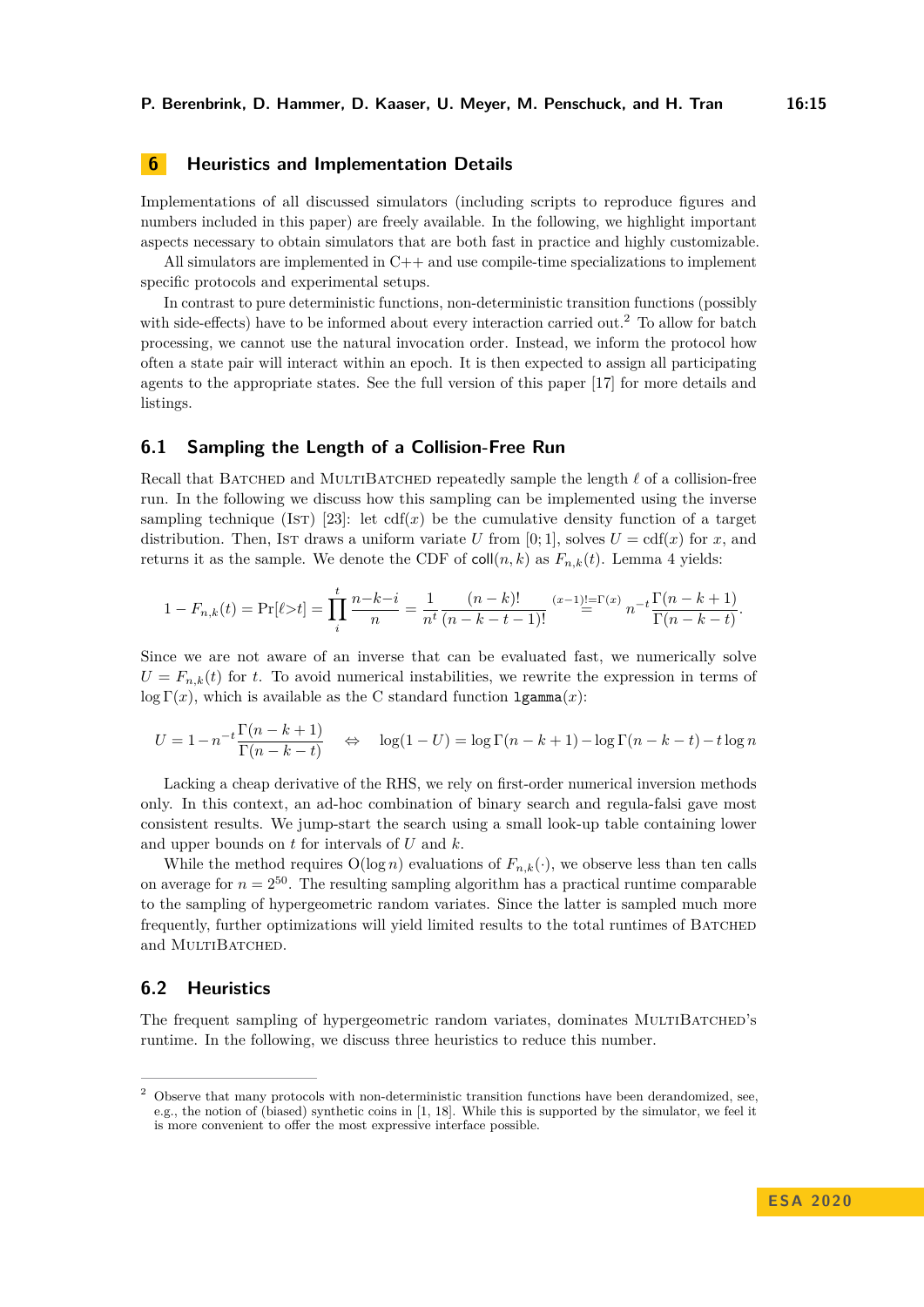### <span id="page-15-1"></span>**16:16 Simulating Population Protocols in Sub-Constant Time per Interaction**



**Figure 3** Simplified transition matrix  $\Delta'$  for a clock with period  $m=4$ . The initiator's phase (row) is circularly incremented only when matched with a suitable responder (column).

**Renaming.** In the *renaming heuristic* we exploit the observation that agents are typically not uniformly distributed over all states. Instead there are often sparsely populated states which are seldom hit when sampling an agent.

It can be beneficial to consider these states last. SEQ<sub>Linear</sub>'s linear search, for instance, stops as soon as the sampled state is found. The same is true when sampling BATCHED's and MULTIBATCHED's interaction matrices: for row  $i$ , we draw  $D_i$  agents from a multivariate hypergeometric distribution. This is implemented by obtaining |*Q*|−1 properly parametrized hypergeometric variates; the process terminates early once all  $D_i$  agents have been sampled.

In both examples, we maximize the probability of early stopping by considering highly populated states first. To this end, we maintain a permutation  $\pi$ :  $||Q|| \rightarrow ||Q||$  that sorts states decreasingly by their sizes. We then process states in the order indicated by  $\pi$ . If this permutation is updated once every  $\Omega(|Q| \log |Q|)$  interactions, the sorting step becomes asymptotically negligible for sequential simulators. For Batched and MultiBatched, *π* can be updated once every  $\Omega(\log q)$  batches.

**Partitioning.** If  $\delta$  is a deterministic function, we can model it as a matrix  $\Delta \in (Q \times Q)^{|Q| \times |Q|}$ . The matrix of a deterministic one-way protocol can be further simplified to  $\Delta' \in Q^{|Q| \times |Q|}$ since the states of the responders remain unchanged.

For many meaningful protocols, the entries of  $\Delta'$  are not random but exhibit some structure. As an example, consider the simplified<sup>[3](#page-15-0)</sup> phase-clock transition matrix illustrated in [Figure 3.](#page-15-1) Here, each row contains only two different output states. The *partitioning heuristic* uses this observation during the batch steps of BATCHED and MULTIBATCHED. When sampling  $D_i$  responders for initiators in state  $q_i$ , we group together all entries in the *i*-th row of  $\Delta'$  that assign the same new state to the initiating agents. It then suffices to draw one random hypergeometric variate per group.

Note that the heuristic does not reduce the runtime complexity of the algorithm – even if we precompute the partitioning. This is due the fact that we still need to compute the population sizes for each group which involves Θ(|*Q*|) additions per row. For pathological protocols, the number of hypergeometric random variates required for each row remains  $\Omega(|Q|)$ . A simple worst-case protocol is the transition function  $\delta(q_u, q_v) = (q_v, q_v)$ .

**Skipping.** Generalizing *partitioning heuristic* to two-way protocols tends to be ineffective in practice: since initiator and responder may both update their states, the transition matrix is often more fragmented. The partitioning overhead then easily exceeds the potential savings. For such protocols MULTIBATCHED uses a coarser partitioning, and only detects and skips transitions that preserve the configuration (i.e.,  $\delta(q_u, q_v) = (q_u, q_v)$  or  $\delta(q_u, q_v) = (q_v, q_u)$ ).

<span id="page-15-0"></span><sup>&</sup>lt;sup>3</sup> Formally the states of the phase-clock are pairs  $(x, b)$  where *x* represents the *phase*, and *b* marks an agent as *leader*. For the sake of simplicity we assume that all agents are followers.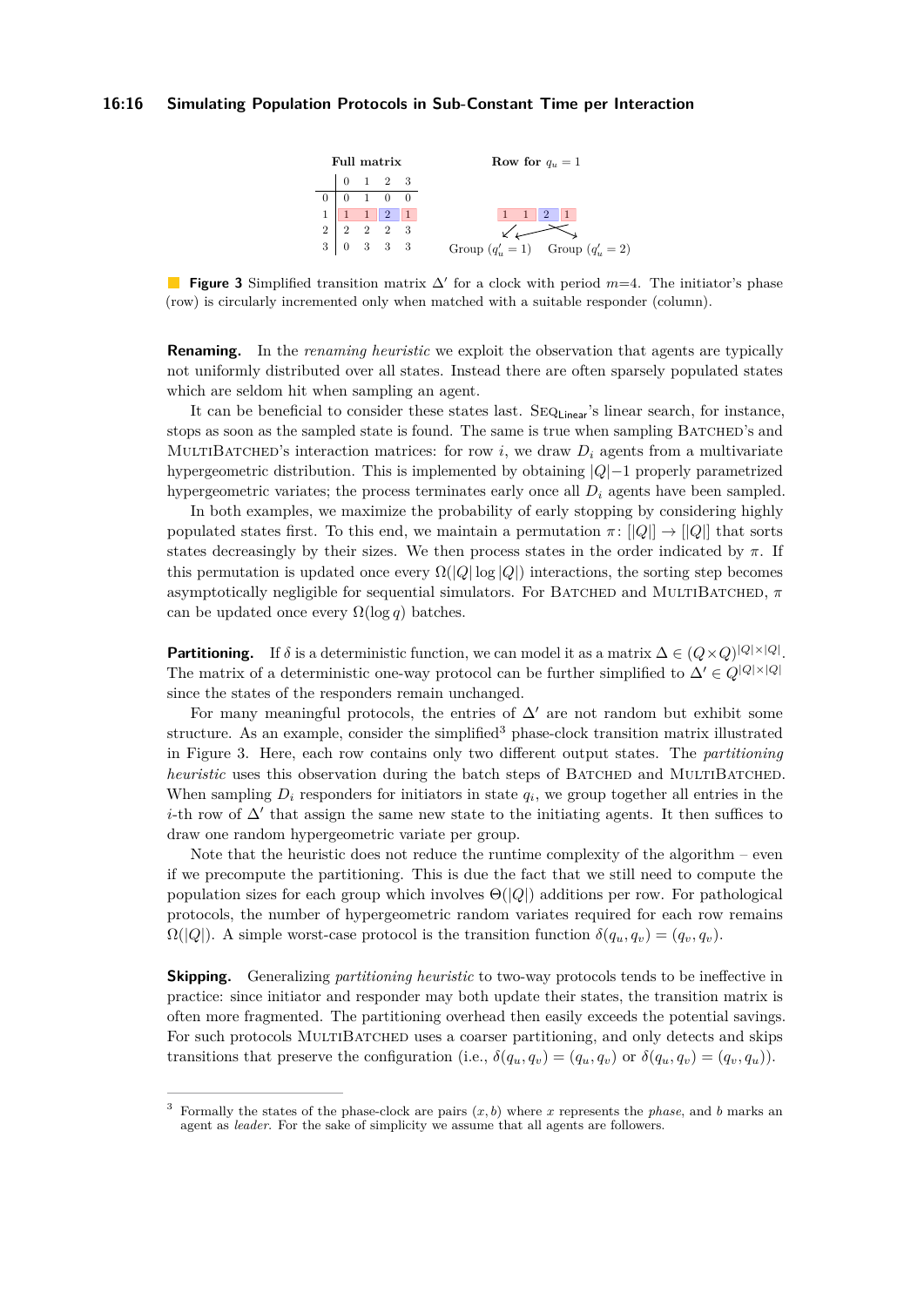<span id="page-16-2"></span>

**Figure 4** Processing time per interaction as function of the number of agents *n*. Each series ends with the largest value *n* for which the median of the total processing time is below 400 s.

## **6.3 Dynamic Epoch Lengths**

Recall that MULTIBATCHED is split into several epochs that each consist of multiple collisionfree runs. In our implementation, we add runs to an epoch until the number of interactions exceeds a specified threshold *T*. The value of *T* has to be chosen as a trade-off between the cost of adding another run (i.e., sampling the run length and planting a collision) versus the diminishing return it yields (as later runs become shorter in expectation). This trade-off depends on the protocol and its configuration. For instance, the batch processing cost of a convergent protocol may become smaller compared to the initial costs (e.g., when most agents are in only a small fraction of the states).

As the trade-off is dynamic, we maximize the throughput using a control loop that dynamically optimizes the length of an epoch. Given the currently best value known for *T*, it increases (and later decreases) *T* to 1*.*1*T* and 0*.*9*T*, respectively. For each of the three values, we measure the throughput, chose the *T* which maximizes it and repeat. Since the throughput response curve is single-peaked, the process will find a nearly optimal *T*.

# <span id="page-16-0"></span>**7 Experimental Evaluation**

In the following, we empirically evaluate the various simulation algorithms. The code is compiled using  $g++-8.3$  with flags  $-03$  -march=native and executed on the following system: 2× Intel Xeon Gold 6148 CPU @ 2*.*4 GHz (40 cores/80 hardware threads in total), 192 GiB DDR4 RAM @ 2666 MHz. Each data point is the median of at least five measurements (using different random seeds); error bars indicate their standard deviation.

 $SEQ_{\text{BST}}$ 's search tree is implemented as an array with breath-first-indexing (i.e., the weight of node  $i \geq 1$  is stored at  $A[i]$ ; its left child is at index 2*i*, its right child at 2*i*+1). In order to reduce pipeline stalls, we implement a branch-free traversal similarly to [\[37\]](#page-21-12).  $\text{SEQ}_{\text{Array}}$  uses an array with 32 bit words to store states. We additionally consider  $\text{SEQ}_{\text{Array}}^{\text{perfect}}$ which prefetches states for eight<sup>[4](#page-16-1)</sup> interactions ahead of time as a latency hiding technique. If our Dynamic Alias Table implementation detects an imbalance necessitating rebuilding of the data structure, it will first attempt to quickly solve the problem by swapping the alias of the affected row with up to five randomly selected partners; only if this fails a rebuild is issued. This heuristic does not change the asymptotic time complexity of the data structure.

<span id="page-16-1"></span>This is the optimal value measured for this CPU type and slightly varies between machines.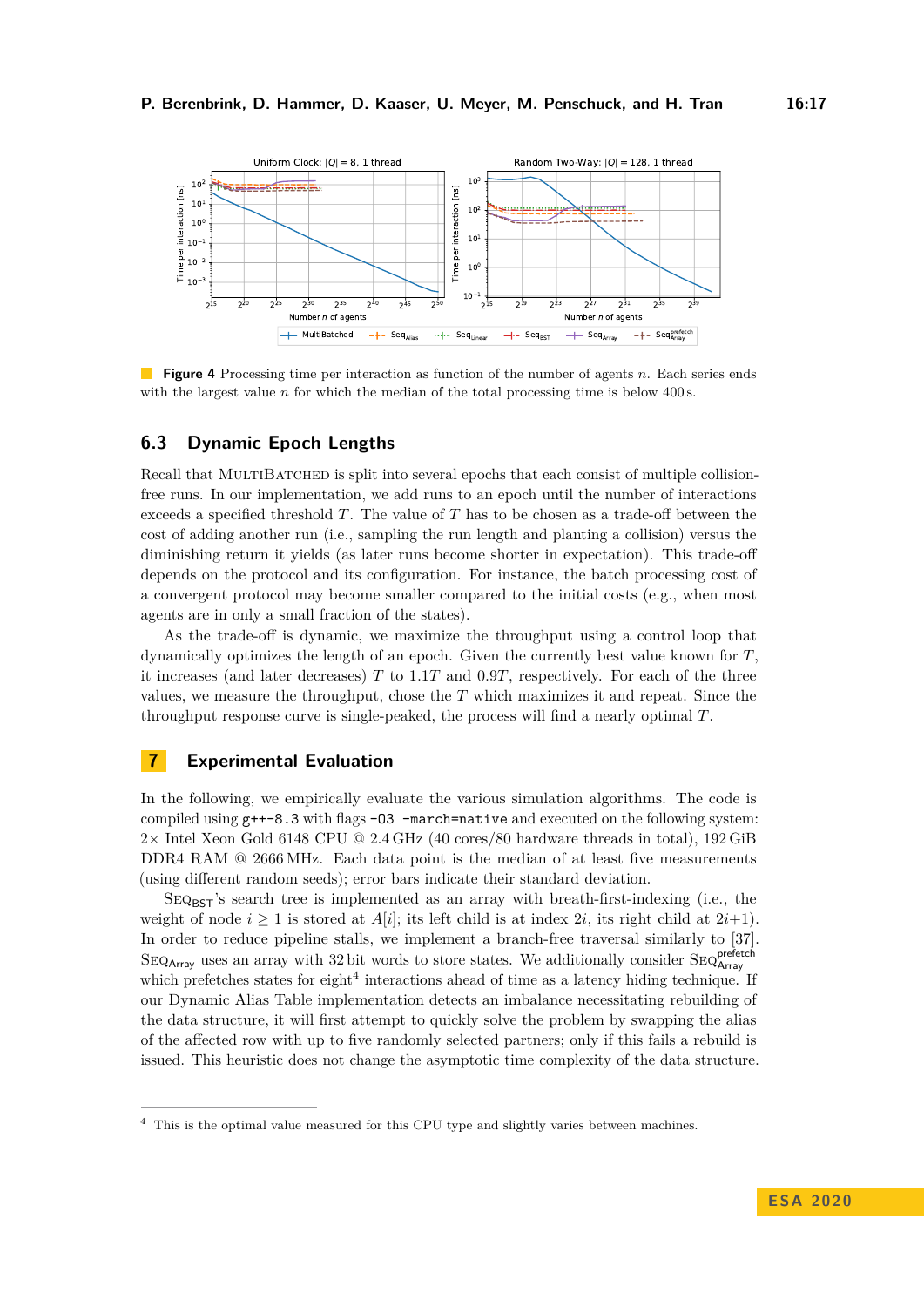### **16:18 Simulating Population Protocols in Sub-Constant Time per Interaction**

The runtime of most simulators has non-trivial dependencies on the input parameters, protocol, and state distribution. Hence, we simulate a small number  $N = n$  of interactions to prevent measuring artifacts caused by significant changes in the state distributions. MULTIBATCHED typically simulates slightly more interactions due to the batching granularity. Since the runtime of all simulators is linear in *N*, we always report the time *per interaction* to ease extrapolation.

Three different protocols are used to highlight certain aspects of the algorithms.

- *Uniform Clock* and *Running Clock* implement the same deterministic one-way protocol ÷. phase-clock protocol inspired by [\[28\]](#page-20-12). In the *running* variant, all agents start in the first phase, and  $\sqrt{n}$  of them are marked. Due to the choice of parameters, we expect only one  $\phi$  of  $\Theta(\sqrt{n})$  interactions to change states. Thus, even at the end of the benchmark, the population is still highly concentrated in the lowest phase. The *uniform* variant, in contrast, evenly distributes marked and unmarked agents over all phases. This results in a constant update probability per interaction.
- The *Random Two-Way* protocol uses a deterministic transition function  $\delta(q_i, q_j) = d_{ij}$ where each  $d_{ij}$  is initially drawn independently and uniformly at random from  $Q$ . Initially agents are evenly distributed over all states.

To ensure the correctness of our implementations, we rely on unit tests (e.g., using a family of protocols that count the number of interactions of each agent). Additionally, we cross-reference the results of various algorithms. Since we cannot expect two simulators to yield the same set of interactions, we compare their simulated dynamics. We, for instance, monitor the number of interactions required until a Uniform Clock starts running.

**Number of Agents.** We begin our experimental study by investigating the dependencies on the problem size *n*. To this end, we search for the largest number *n* of agents that a simulator can simulate within a fixed time budget of 400 s. [Figure 4](#page-16-2) reports such measurements for two different settings (see the full version of this paper [\[17\]](#page-20-0) for the full set).

For the *Uniform Clock* protocol with  $|Q| = 8$  states, the fastest SEQ variant reaches  $n = 2^{32}$  within the time budget. In the same time, MULTIBATCHED simulates  $N = n = 2^{50}$ interactions. For *Random Two-Way*, the ratio between the achievable population sizes is smaller but still exceeds three orders of magnitude. We attribute the different ratios mainly to the batching step. MULTIBATCHED requires  $\Theta(|Q|^2)$  hypergeometric variates per batching step for the latter protocol, since neither the partitioning nor the skipping heuristics (see [Section 6\)](#page-14-0) are effective on a featureless transition matrix with uniformly random states. For the *Uniform Clock* protocol, the partitioning heuristic reduces the number of hypergeometric random variates to less than 2|*Q*| per batch.

**Number of States.** As summarized in [Table 1,](#page-2-1) the number |*Q*| of states crucially affects the algorithms' runtimes. To quantify the practical impact, we carry out scaling experiments for  $4 \leq |Q| \leq 128$  while fixing all remaining parameters. [Figure 5](#page-18-0) visualizes the results.

MultiBatched performs best in all cases supporting our previous analysis. It shows almost no scaling behavior for both clock protocols. For *Random Two-Way*, the algorithm is almost one order of magnitude faster than its competitors despite a slow-down of 40 between the smallest and largest state sizes.

Seqprefetch Array is the second fastest solution in almost all settings. In the *Running Clock* campaign, it is however outperformed by  $SEQ_{Linear}$ . This can be explained by the fact that initially almost all agents are in state 0 which results in a constant time look-up despite the usage of a linear search. This behavior motivates the renaming heuristic.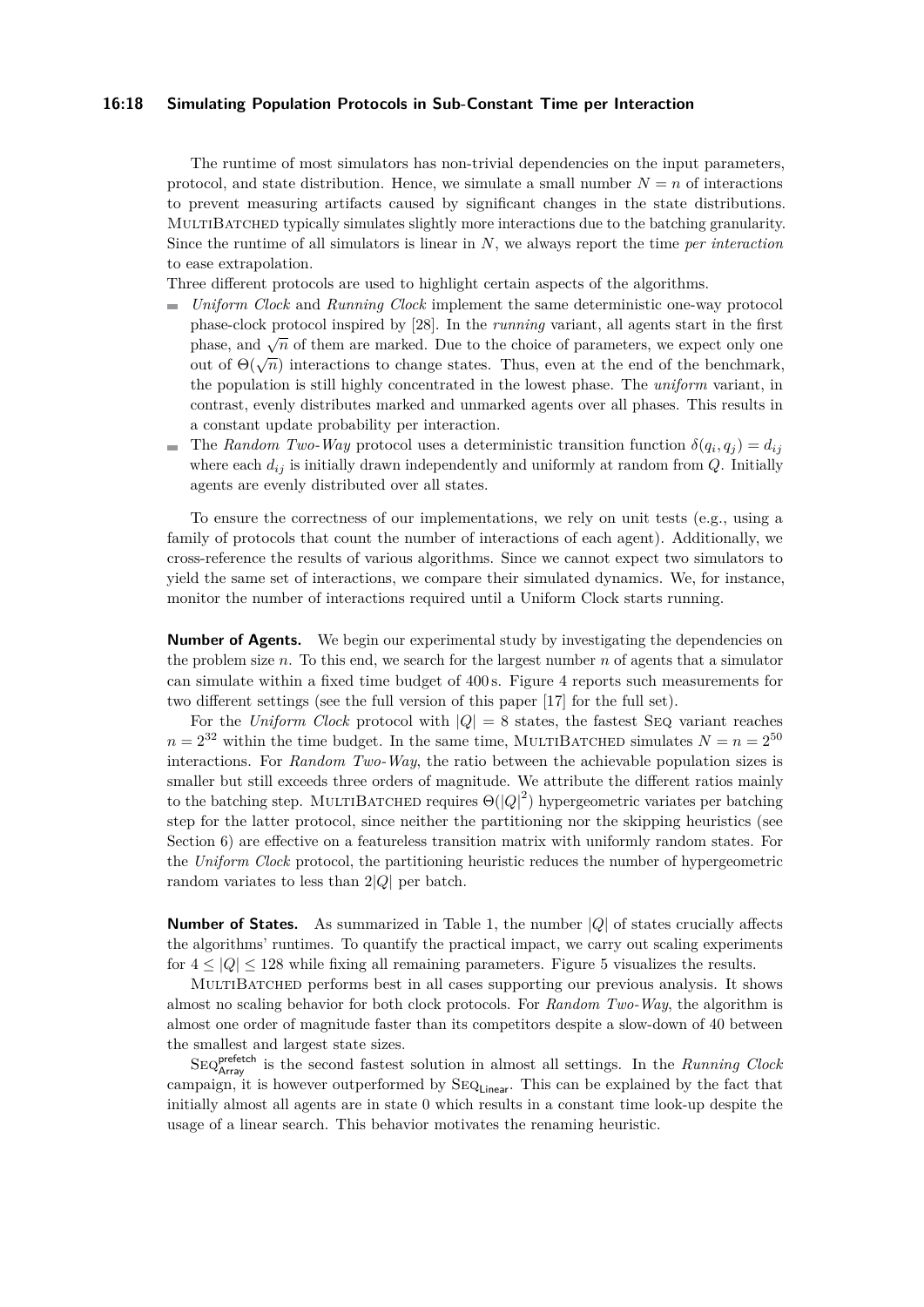<span id="page-18-0"></span>

**Figure 5** Processing time per interaction as function of the number of states  $|Q|$  with  $n = 2^{30}$ .

<span id="page-18-1"></span>

**Figure 6** Effect of process parallelism on a machine with 40 CPU cores (plus HyperThreading).

We observe no systematic dependency on  $|Q|$  for  $\text{SEQ}_{\text{Alias}}$  rendering it a good choice for very large state spaces. While it is up to a factor of 2.0 slower compared to  $\text{Seq}^{\text{prefetch}}_{\text{Array}}$ , the algorithm might be preferable in a parallel setting.

**Memory Footprint and Parallelism.** Due to the stochastic nature of the protocols, we expect that in almost all applications several runs of the same protocol are required to derive statistically significant results. On modern machines with many processor cores, one should be able to maximize the throughput by executing multiple independent simulations in parallel. As visualized in [Figure 6,](#page-18-1) most simulators scale well with the number of threads and typically achieve a self-speedup of 40 to 50 times using 40 cores (plus HyperThreading) at  $n = 2^{30}$ . A notable exception is  $\text{SEQ}^{\text{prefetch}}_{\text{Array}}$ , which reaches only a speedup of 30 as it saturates the memory controllers of both CPU sockets.

Another aspect of parallel execution is the memory footprint. Since SEQ<sub>Array</sub> requires constant memory per agent, our implementations of  $\text{SEQ}_{Array}$  and  $\text{SEQ}_{Array}^{perfect}$  allocate in excess of 320 GB main memory to execute 80 processes in parallel. Although, this number can be reduced by constant factors using a more efficient representation of states, it has to be contrasted to the competing algorithms with a state space of only a few kilobytes<sup>[5](#page-18-2)</sup> for the same campaign.

<span id="page-18-2"></span>We report no exact numbers as the system's process overheads exceed the simulators' internal states.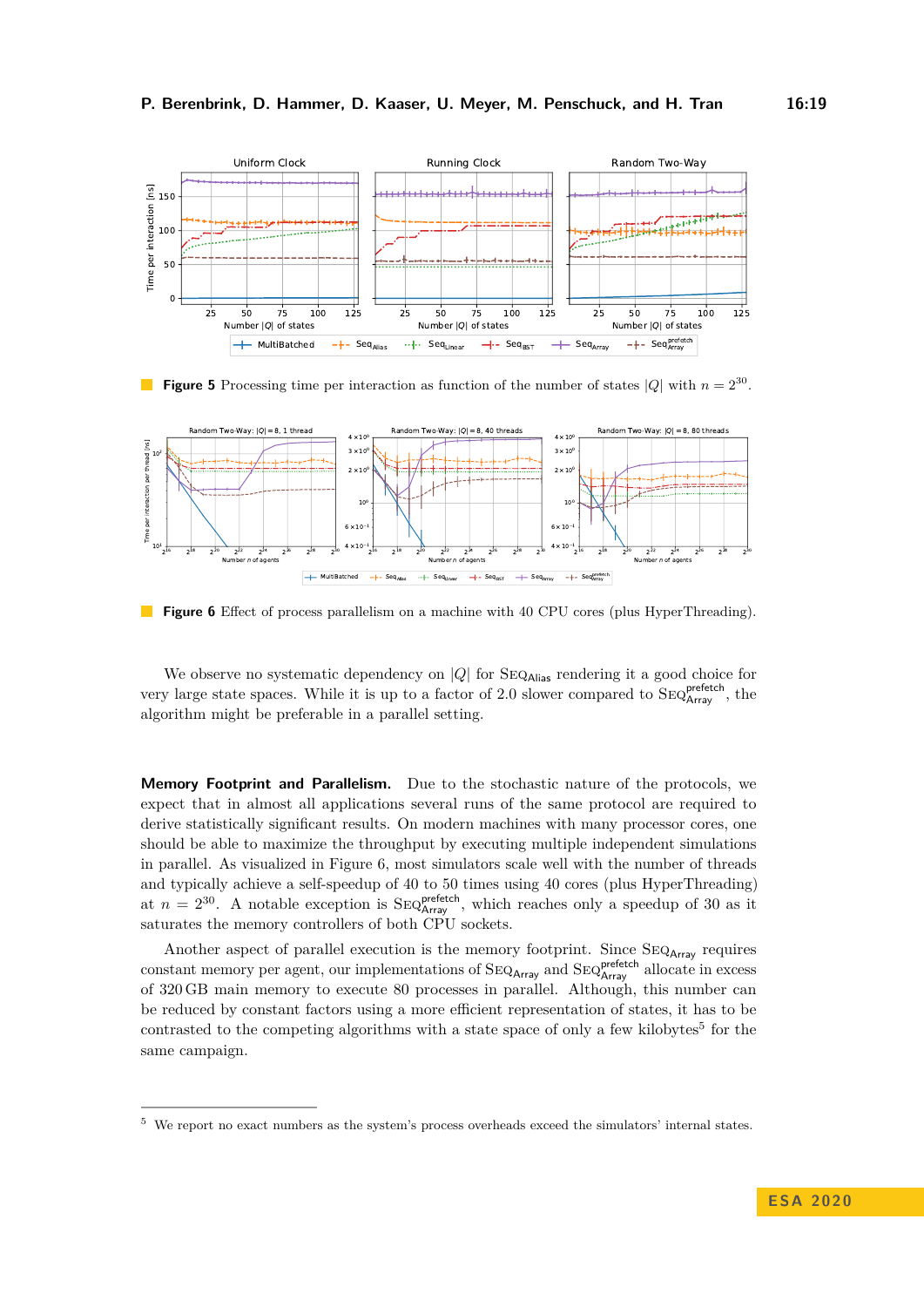# **8 Conclusions and Open Problems**

We considered the simulation of large population protocols to allow the experimental investigation of slowly scaling observables in such systems. Two algorithm classes are discussed.

*Sequential simulators* carry out each interaction one after the other. We analyze the variants  $\text{SEQ}_{\text{Array}}$ ,  $\text{SEQ}_{\text{Linear}}$ ,  $\text{SEQ}_{\text{EST}}$ , and  $\text{SEQ}_{\text{Alias}}$  which differ in the data structures maintaining the agents' states, and demonstrate substantial differences in their practical performances. As a by-product, we describe the Dynamic Alias Table which might be independently applicable.

*Batched simulators* coalesce interactions to achieve asymptotical speed-ups for protocols with a limited number of states. Our implementation then simulates more than  $2^{50}$  interactions in 400 s which is several orders of magnitudes larger than the fastest sequential simulator.

**Possible Extensions.** In some variants of the population model it is assumed that interactions are limited to some communication network. Since we store the configurations in our batched simulators as a multiset, it is not clear how to directly adapt our approach. We believe this might be an interesting extension of our work.

Further variants are concerned with the way how agents interact. It is straightforward to adapt our simulator software to a setting where, e.g., a random matching of agents interacts in each time step. Furthermore, our approach could be generalized to a setting where more than two agents interact. In this case we are in need of good heuristics for partitioning the transition-tensor, since the work for updating a batch grows exponentially in the number of interacting agents. In general, sampling the interaction counters is a frequent and costly task. Therefore, any improved heuristic to sample from the  $|Q| \times |Q|$  matrix using only  $o(|Q|^2)$ variates would yield a measureable benefit for the total runtime of a simulation.

#### **References**

- <span id="page-19-4"></span>**1** Dan Alistarh, James Aspnes, David Eisenstat, Rati Gelashvili, and Ronald L. Rivest. Timespace trade-offs in population protocols. In *SODA*, pages 2560–2579. SIAM, 2017. [doi:](https://doi.org/10.1137/1.9781611974782.169) [10.1137/1.9781611974782.169](https://doi.org/10.1137/1.9781611974782.169).
- <span id="page-19-5"></span>**2** Dan Alistarh, James Aspnes, and Rati Gelashvili. Space-optimal majority in population protocols. In *SODA*. SIAM, 2018. [doi:10.1137/1.9781611975031.144](https://doi.org/10.1137/1.9781611975031.144).
- <span id="page-19-7"></span>**3** Dan Alistarh and Rati Gelashvili. Polylogarithmic-time leader election in population protocols. In *ICALP (2)*, volume 9135 of *LNCS*, pages 479–491. Springer, 2015. [doi:](https://doi.org/10.1007/978-3-662-47666-6_38) [10.1007/978-3-662-47666-6\\_38](https://doi.org/10.1007/978-3-662-47666-6_38).
- <span id="page-19-6"></span>**4** Dan Alistarh, Rati Gelashvili, and Milan Vojnovic. Fast and exact majority in population protocols. In *PODC*, pages 47–56. ACM, 2015. [doi:10.1145/2767386.2767429](https://doi.org/10.1145/2767386.2767429).
- <span id="page-19-0"></span>**5** Dana Angluin, James Aspnes, Zoë Diamadi, Michael J. Fischer, and René Peralta. Computation in networks of passively mobile finite-state sensors. *Distributed Comput.*, 18(4):235–253, 2006. [doi:10.1007/s00446-005-0138-3](https://doi.org/10.1007/s00446-005-0138-3).
- <span id="page-19-1"></span>**6** Dana Angluin, James Aspnes, and David Eisenstat. Stably computable predicates are semilinear. In *PODC*, pages 292–299. ACM, 2006. [doi:10.1145/1146381.1146425](https://doi.org/10.1145/1146381.1146425).
- <span id="page-19-8"></span>**7** Dana Angluin, James Aspnes, and David Eisenstat. Fast computation by population protocols with a leader. *Distributed Comput.*, 21(3):183–199, 2008. [doi:10.1007/s00446-008-0067-z](https://doi.org/10.1007/s00446-008-0067-z).
- <span id="page-19-3"></span>**8** Dana Angluin, James Aspnes, and David Eisenstat. A simple population protocol for fast robust approximate majority. *Distributed Comput.*, 21(2):87–102, 2008. [doi:10.1007/](https://doi.org/10.1007/s00446-008-0059-z) [s00446-008-0059-z](https://doi.org/10.1007/s00446-008-0059-z).
- <span id="page-19-2"></span>**9** Dana Angluin, James Aspnes, David Eisenstat, and Eric Ruppert. The computational power of population protocols. *Distributed Comput.*, 20(4):279–304, 2007. [doi:10.1007/](https://doi.org/10.1007/s00446-007-0040-2) [s00446-007-0040-2](https://doi.org/10.1007/s00446-007-0040-2).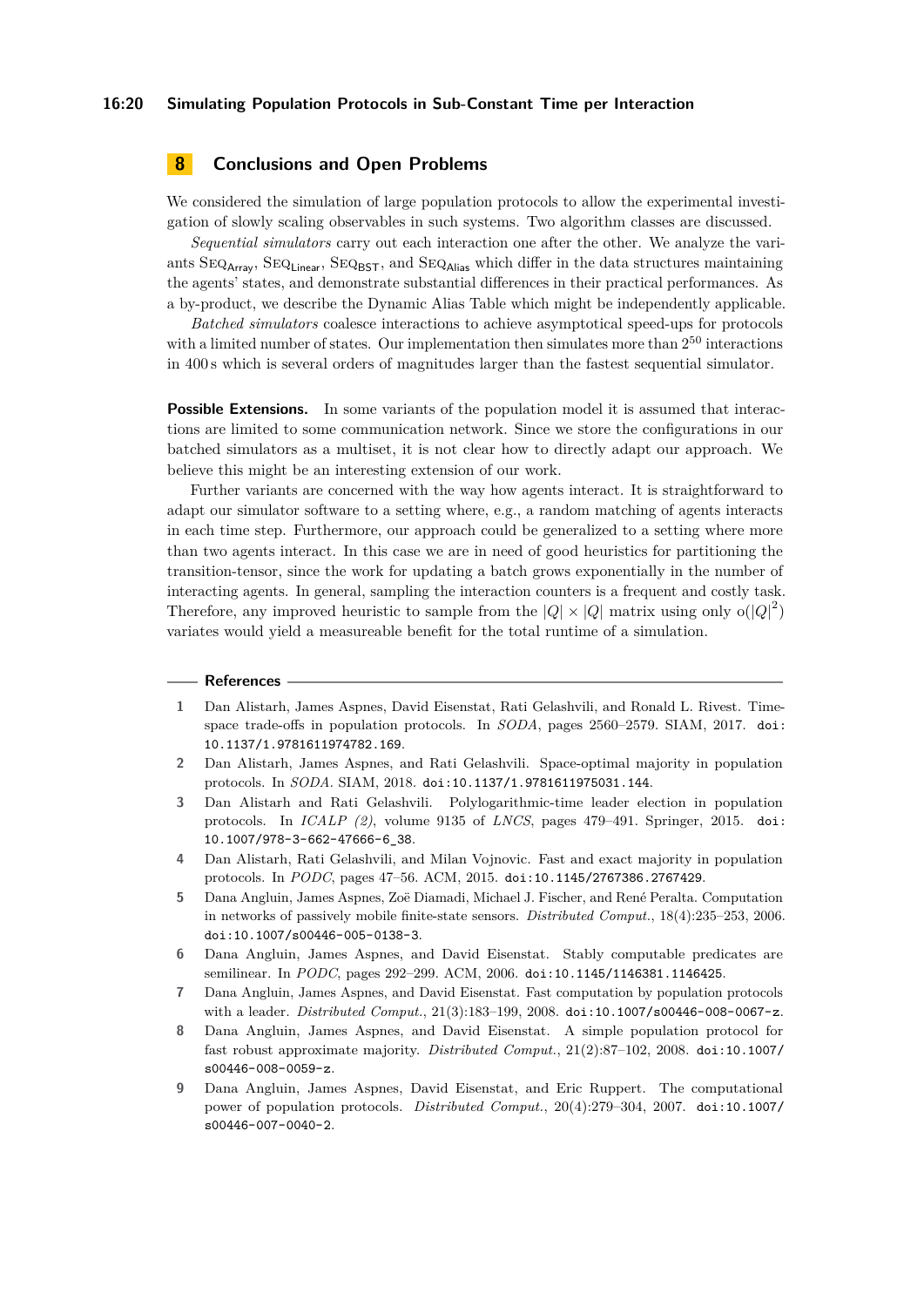- <span id="page-20-15"></span>**10** Anish Arora, Shlomi Dolev, and Mohamed G. Gouda. Maintaining digital clocks in step. *Parallel Process. Lett.*, 1:11–18, 1991.
- <span id="page-20-19"></span>**11** Richard Arratia, Skip Garibaldi, and Joe Kilian. Asymptotic distribution for the birthday problem with multiple coincidences, via an embedding of the collision process. *Random Struct. Algorithms*, 48(3):480–502, 2016. [doi:10.1002/rsa.20591](https://doi.org/10.1002/rsa.20591).
- <span id="page-20-3"></span>**12** James Aspnes and Eric Ruppert. An introduction to population protocols. *Bull. EATCS*, 93:98–117, 2007.
- <span id="page-20-9"></span>**13** Stav Ben-Nun, Tsvi Kopelowitz, Matan Kraus, and Ely Porat. An *O*(log<sup>3</sup>*/*<sup>2</sup> *n*) parallel time population protocol for majority with *O*(log *n*) states. In *PODC*, page to appear, 2020.
- <span id="page-20-8"></span>**14** Petra Berenbrink, Robert Elsässer, Tom Friedetzky, Dominik Kaaser, Peter Kling, and Tomasz Radzik. Majority & stabilization in population protocols. *CoRR*, abs/1805.04586, 2018. [arXiv:1805.04586](http://arxiv.org/abs/1805.04586).
- <span id="page-20-7"></span>**15** Petra Berenbrink, Robert Elsässer, Tom Friedetzky, Dominik Kaaser, Peter Kling, and Tomasz Radzik. A population protocol for exact majority with o(log5/3 n) stabilization time and theta(log n) states. In *DISC*, volume 121 of *LIPIcs*, pages 10:1–10:18. Schloss Dagstuhl, 2018. [doi:10.4230/LIPIcs.DISC.2018.10](https://doi.org/10.4230/LIPIcs.DISC.2018.10).
- <span id="page-20-14"></span>**16** Petra Berenbrink, George Giakkoupis, and Peter Kling. Optimal time and space leader election in population protocols. In *STOC*, pages 119–129, 2020.
- <span id="page-20-0"></span>**17** Petra Berenbrink, David Hammer, Dominik Kaaser, Ulrich Meyer, Manuel Penschuck, and Hung Tran. Simulating population protocols in sub-constant time per interaction. *CoRR*, 2020. [arXiv:2005.03584](http://arxiv.org/abs/2005.03584).
- <span id="page-20-11"></span>**18** Petra Berenbrink, Dominik Kaaser, Peter Kling, and Lena Otterbach. Simple and efficient leader election. In *SOSA@SODA*, volume 61 of *OASICS*, pages 9:1–9:11. Schloss Dagstuhl, 2018. [doi:10.4230/OASIcs.SOSA.2018.9](https://doi.org/10.4230/OASIcs.SOSA.2018.9).
- <span id="page-20-6"></span>**19** Andreas Bilke, Colin Cooper, Robert Elsässer, and Tomasz Radzik. Brief announcement: Population protocols for leader election and exact majority with  $O(\log^2 n)$  states and  $O(\log^2 n)$ convergence time. In *PODC*. ACM, 2017. [doi:10.1145/3087801.3087858](https://doi.org/10.1145/3087801.3087858).
- <span id="page-20-17"></span>**20** Paul Bratley, Bennett L. Fox, and Linus Schrage. *A guide to simulation, 2nd Edition*. Springer, 1987.
- <span id="page-20-2"></span>**21** Luca Cardelli and Attila Csikász-Nagy. The cell cycle switch computes approximate majority. *Scientific reports*, 2:656, 2012. [doi:10.1038/srep00656](https://doi.org/10.1038/srep00656).
- <span id="page-20-1"></span>**22** Yuan-Jyue Chen, Neil Dalchau, Niranjan Srinivas, Andrew Phillips, Luca Cardelli, David Soloveichik, and Georg Seelig. Programmable chemical controllers made from DNA. *Nature nanotechnology*, 8(10):755, 2013. [doi:10.1038/nnano.2013.189](https://doi.org/10.1038/nnano.2013.189).
- <span id="page-20-16"></span>**23** Luc Devroye. *Non-Uniform Random Variate Generation*. Springer, 1986. [doi:10.1007/](https://doi.org/10.1007/978-1-4613-8643-8) [978-1-4613-8643-8](https://doi.org/10.1007/978-1-4613-8643-8).
- <span id="page-20-10"></span>**24** David Doty and David Soloveichik. Stable leader election in population protocols requires linear time. In *DISC*, volume 9363 of *LNCS*, pages 602–616. Springer, 2015. [doi:10.1007/](https://doi.org/10.1007/978-3-662-48653-5_40) [978-3-662-48653-5\\_40](https://doi.org/10.1007/978-3-662-48653-5_40).
- <span id="page-20-5"></span>**25** Moez Draief and Milan Vojnovic. Convergence speed of binary interval consensus. *SIAM J. Control and Optimization*, 50(3):1087–1109, 2012. [doi:10.1137/110823018](https://doi.org/10.1137/110823018).
- <span id="page-20-4"></span>**26** Robert Elsässer and Tomasz Radzik. Recent results in population protocols for exact majority and leader election. *Bull. EATCS*, 126, 2018. URL: [http://bulletin.eatcs.org/index.php/](http://bulletin.eatcs.org/index.php/beatcs/article/view/549/546) [beatcs/article/view/549/546](http://bulletin.eatcs.org/index.php/beatcs/article/view/549/546).
- <span id="page-20-18"></span>**27** Bennett L. Fox. Generating markov-chain transitions quickly: I. *INFORMS J. Comput.*, 2(2):126–135, 1990.
- <span id="page-20-12"></span>**28** Leszek Gasieniec and Grzegorz Stachowiak. Fast space optimal leader election in population protocols. In *SODA*. SIAM, 2018. [doi:10.1137/1.9781611975031.169](https://doi.org/10.1137/1.9781611975031.169).
- <span id="page-20-13"></span>**29** Leszek Gasieniec, Grzegorz Stachowiak, and Przemyslaw Uznanski. Almost logarithmic-time space optimal leader election in population protocols. In *SPAA*, pages 93–102. ACM, 2019. [doi:10.1145/3323165.3323178](https://doi.org/10.1145/3323165.3323178).